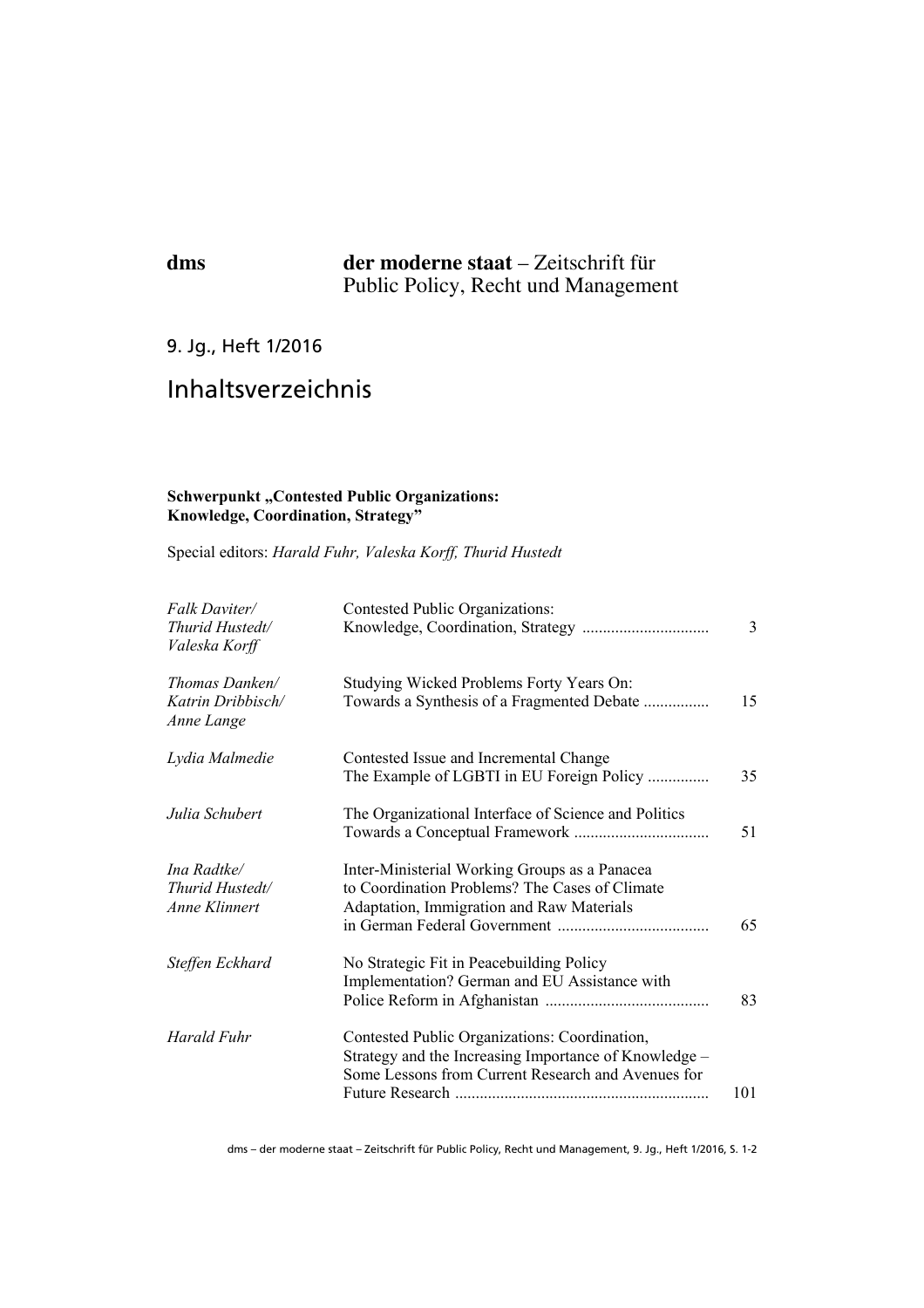### **Abhandlungen**

| Oke Bahnsen/          | Wer mit wem in der Energiepolitik?                   |     |
|-----------------------|------------------------------------------------------|-----|
| Eric Linhart/         | Eine Analyse des öffentlichen Diskurses über         |     |
| Jale Tosun            | die Novelle des Erneuerbare-Energien-Gesetzes 2014   | 109 |
| Patrick Velte/        | Führt die Neuordnung der Berufsaufsicht und externen |     |
| Martin Stawinoga      | Qualitätskontrolle der Wirtschaftsprüfer nach dem    |     |
|                       | APAReG zu einer erhöhten Prüfungsqualität?           | 135 |
| Sybille Stöbe-Blossey | Kooperation in der Sozialpolitik:                    |     |
|                       | Koordinationsmechanismen an den Schnittstellen       |     |
|                       |                                                      | 161 |
| Nicolai Dose/         | Genügt die PKW-Maut den eigenen Ansprüchen? Eine     |     |
| Leon Arvid Lieblang   | Folgenabschätzung des Infrastrukturabgabengesetzes   | 183 |
| Linda Jochheim/       | Hochschulräte als neues Steuerungsinstrument         |     |
| Jörg Bogumil/         | von Universitäten? Eine empirische Analyse           |     |
| Rolf G. Heinze        |                                                      | 203 |
|                       |                                                      |     |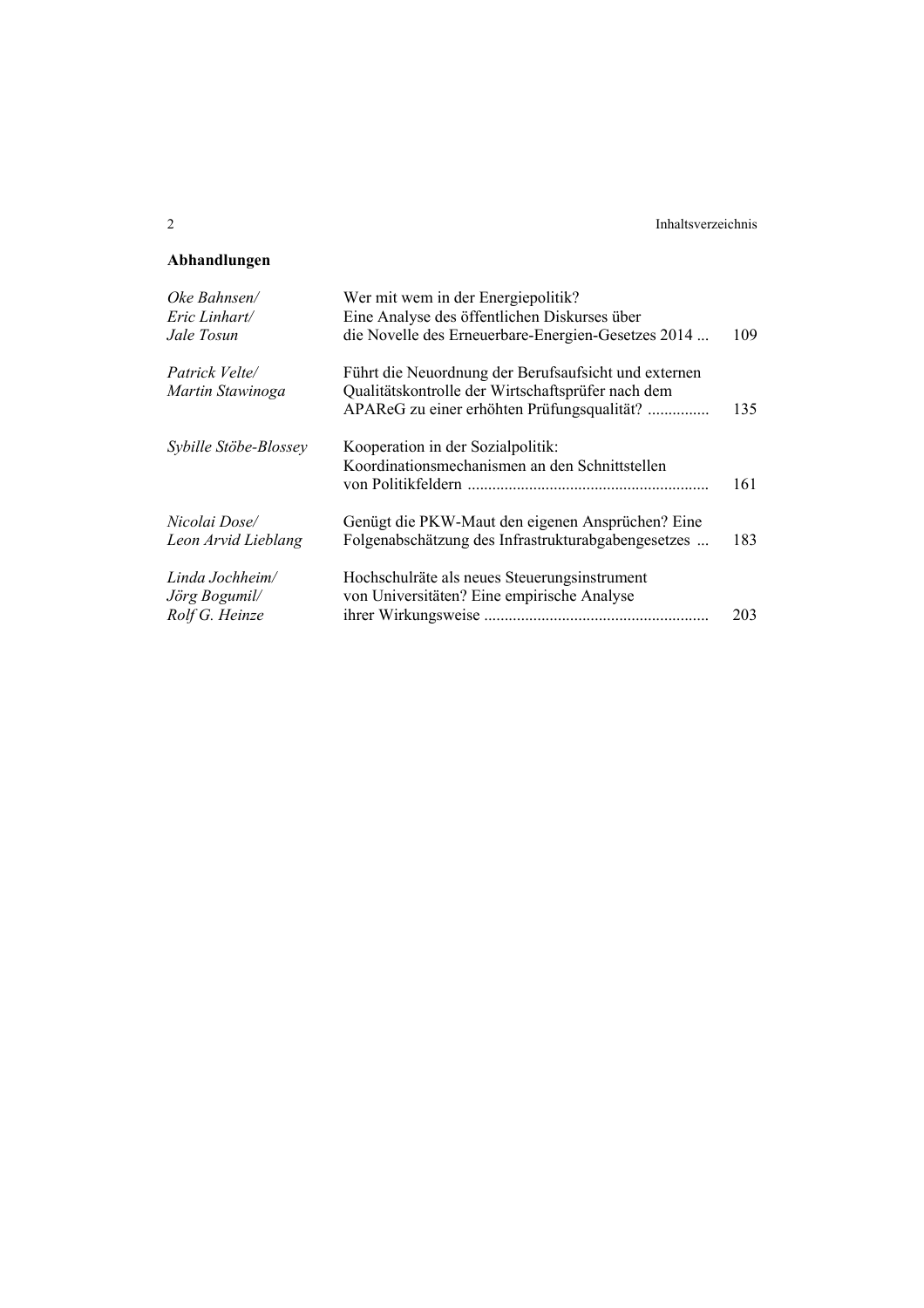### **Schwerpunkt: Contested Public Organizations**

# *Falk Daviter/Thurid Hustedt/Valeska Korff*

# *Contested Public Organizations: Knowledge, Coordination, Strategy*

#### **Abstract**

Introducing the forum section, this article explores how public organizations cope with wicked problems. Though many of the most pressing policy problems today such as counter-terrorism or migration require comprehensive and multi-dimensional responses, much of the public administration literature still focuses on single dimensions of public tasks and selected organizational responses such as centralization. This article argues that coping with wicked problems requires addressing issues of knowledge, coordination and strategy. The article focuses on those three core areas of organizational activity and asks what role they play in the organizational responses of contested public administration.

*Key words*: public organizations, wicked problems, knowledge, coordination, strategy

#### **Zusammenfassung**

*Herausgeforderte öffentliche Verwaltungen: Wissen, Koordination, Strategie* 

Als Einführung des Themenschwerpunkts untersucht dieser Beitrag wie öffentliche Organisationen mit vertrackten Problemen umgehen. Obgleich viele drängende Policy-Probleme wie die Bekämpfung des Terrorismus oder Migration umfassende, sektor- und ebenenübergreifende administrative Bearbeitung erfordern, konzentriert sich die verwaltungswissenschaftliche Literatur nach wie vor auf einzelne Dimensionen öffentlicher Aufgaben und ausgewählte organisationale Antworten wie etwa die Zentralisierung von Kompetenzen. Der Beitrag argumentiert, dass Fragen von Koordination, Wissen und Strategiebildung zentral sind, um den Herausforderungen durch vertrackte Probleme zu begegnen. Der Beitrag rückt diese drei Kernbereiche organisationaler Aktivitäten in den Mittelpunkt und fragt nach deren Rolle in der Bearbeitung vertrackter Probleme in der öffentlichen Verwaltung.

*Schlagworte*: Öffentliche Verwaltung, vertrackte Probleme, Wissen, Koordination, Strategie

Public administrations are beleaguered from all sides. Suffering from eroding public support and legitimacy, increasingly strapped financially, and incapacitated by the decentralization of public authority in multilevel systems of shared and delegated authority, public organizations are frequently criticized for their lack of responsiveness and inability to tackle even the most pressing problems at hand. While these developments have already called into question conventional methods of administration and destabilized organizational structures and routines, the most pressing problems today appear to have become more intricate. Public organizations are increasingly confronted with a new generation of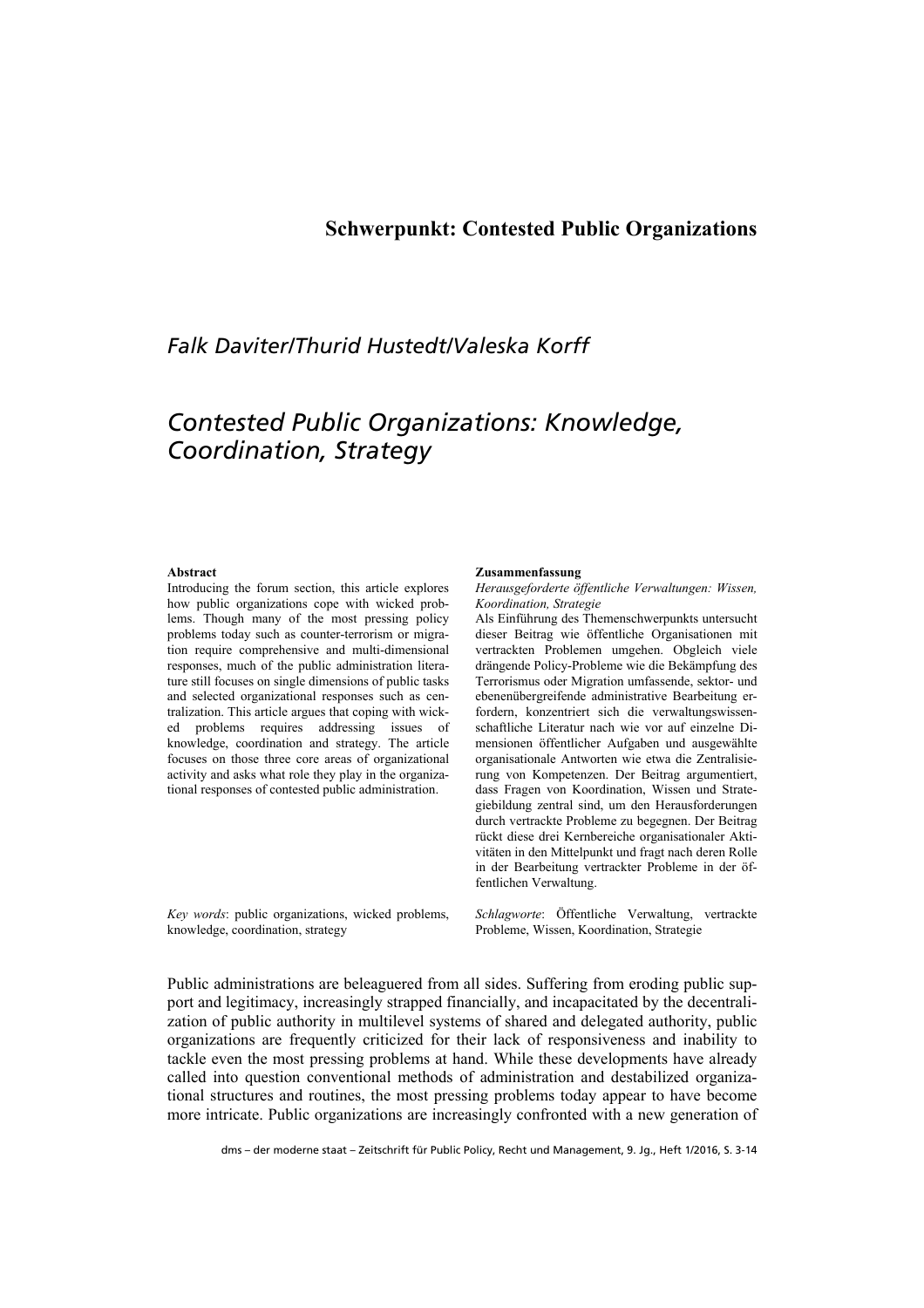complex, or wicked, policy problems (e.g., *Churchman* 1967; *Rittel/Webber* 1973; *Roberts* 2000; *Durant/Legge* 2006; *Head* 2008, 2010). Policy issues ranging from food safety to counter-terrorism, climate change and migration have all come to be understood as interconnected, cross-cutting, multidimensional problem constellations rather than easily identifiable single issues with a clear territorial locus or causal origin. As many of the most pressing challenges facing public administrations today are thus perceived to require comprehensive responses that cut across established lines of sectoral policy and organizational responsibility, questions arise as to whether and how public administrations provide adequate organizational responses. While the nature of these challenges is now commonly acknowledged and increasingly well understood in abstract terms, public administration research is only beginning to study how they affect public organizations differently in specific organizational settings and given systems of governance. As with any other policy problem, wicked problems are embedded in the institutional and organizational context in which they are being addressed and need to be studied and understood within this context.

Given the global nature of wicked problems, this context expands beyond the jurisdictions of individual nation states and adds a transnational dimension to public governance. Transnational governance is characterized by the blurring of national and international, governmental and non-governmental, public and private sectors and boundaries (*Stoker* 1998; *Djelic/Sahlin* 2012). Furthermore, state authority and sanctioning power are inherently limited, with governing actors relying on combinations of authorities (*Risse* 2012), while at the same time they are subjected to multiple regulatory regimes (*Djelic/Sahlin-Andresson* 2006). As a result, a high level of institutional complexity and ambiguity characterizes the organizational and institutional context in which public organizations address wicked problems. The challenges facing public administration thus require coordination across more than just policy subsystems, which raises the classic problems of bureaucratic organization such as silo-orientation and selective perception. Conditions of uncertain and incomplete, contradictory or changing knowledge as well as conflicting values and world views further aggravate already existing problems of bureaucratic organization and reduced problem-solving capacity. In view of these developments, it is hardly surprising that existing patterns of organizing authority, specialization and coordination have been called into question.

While traditional approaches to administrative organization have become contested, calls for public authority to provide ever more extensive safeguards against the effects of complex problems have reinvigorated demands for public intervention. Meanwhile, alternative avenues of public action are increasingly discredited or have proven less promising than initially thought. With trust in the market-based mechanisms of social and economic coordination diminished and the decreasing self-organizing capacity of ever more individualistic societies foreclosing more voluntarist approaches to social problem solving, public administrations are instead called upon to expand the range of their activities to match an increasingly demanding and volatile environment. As public organizations adapt to this changing terrain, they have adopted more diverse management approaches and reconfigured their own role to accommodate external demands from a more complex nexus of stakeholders with often inconsistent expectations. Yet, the performance of public administrations is ultimately assessed by political criteria, and the inherent inefficiencies of more open, network-based types of decision-making structures as well as the onerous effects of more inclusive, deliberative decision-making procedures have called into question the capacity of public administrations to deliver. In short, far from reflecting decreasing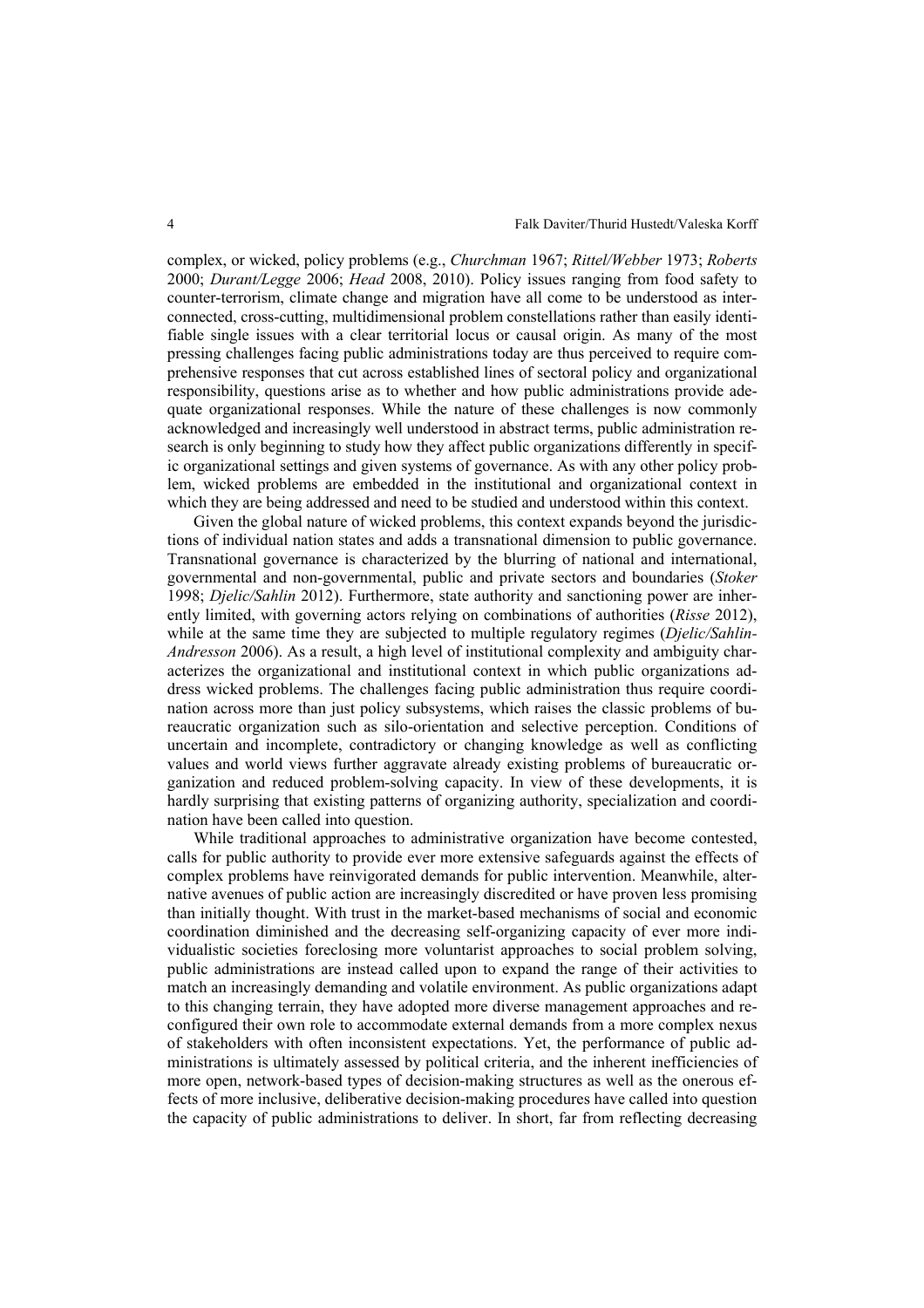### **Schwerpunkt: Contested Public Organizations**

### *Thomas Danken/Katrin Dribbisch/Anne Lange*

## *Studying Wicked Problems Forty Years On: Towards a Synthesis of a Fragmented Debate*

#### **Abstract**

Over the years, the concept of 'wicked problems' has inspired a diverse set of contributions. However, the lack of a clear underlying definition makes it difficult to advance scholarly knowledge on 'wicked problems' in public administration research. Against this backdrop, we ask the following in this article: First, what can be identified in the scholarly literature as the core properties of wicked problems? Second, which approaches are typically discussed by scholars to address wicked problems? Our objective is to establish the necessary properties of a wickedproblem concept that is parsimonious and coherent to then work out those approaches that speak well to precisely those properties. For this purpose, we surveyed a sample of more than one hundred journal articles on wicked problems in a systematic quantitative literature review. Our results bring us closer to determining on which strands of public administration research we should focus our scholarly efforts towards studying effective ways of managing wicked problems.

*Key words*: wicked problems, quantitative literature review, public administrations, cross-boundary collaboration, public leadership

#### **Zusammenfassung**

*Vierzig Jahre Forschung zu Vertrackten Problemen - Vorschlag zur Synthese einer fragmentierten Debatte*  Das Konzept der "wicked problems" hat im Laufe der Zeit wissenschaftliche Beiträge auf vielfältige Art und Weise inspiriert. Allerdings existiert bislang in der Verwaltungswissenschaft dazu keine eindeutige Begriffsdefinition, wodurch eine Weiterentwicklung des Forschungsstandes schwierig ist. Vor diesem Hintergrund befassen wir uns in der vorliegenden Untersuchung mit folgenden Fragen: Erstens interessiert uns, welche zentralen Charakteristika von "wicked problems" in der Literatur identifiziert werden können. Zweitens analysieren wir, welche Lösungsansätze die Wissenschaftsgemeinde für den Umgang mit "wicked problems" diskutiert. Unser Ziel ist es, ein konzises und kohärentes "wicked problems"-Konzept und dessen notwendige Eigenschaften zu beschreiben, um im Anschluss diejenigen Lösungsansätze zu identifizieren, die mit diesen Eigenschaften korrespondieren. Zu diesem Zweck untersuchen wir in unserem systematischen, quantitativen Literaturüberblick eine Stichprobe von mehr als 100 Fachartikeln zu "wicked problems". Unsere Ergebnisse helfen zu entscheiden, auf welche verwaltungswissenschaftlichen Forschungsstränge wir unsere Bemühungen konzentrieren können, um den Umgang mit "wicked problems" besser zu verstehen.

*Schlagworte*: Vertrackte Probleme, quantitativer Literaturbericht, öffentliche Verwaltung, cross-boundary collaboration, Public Leadership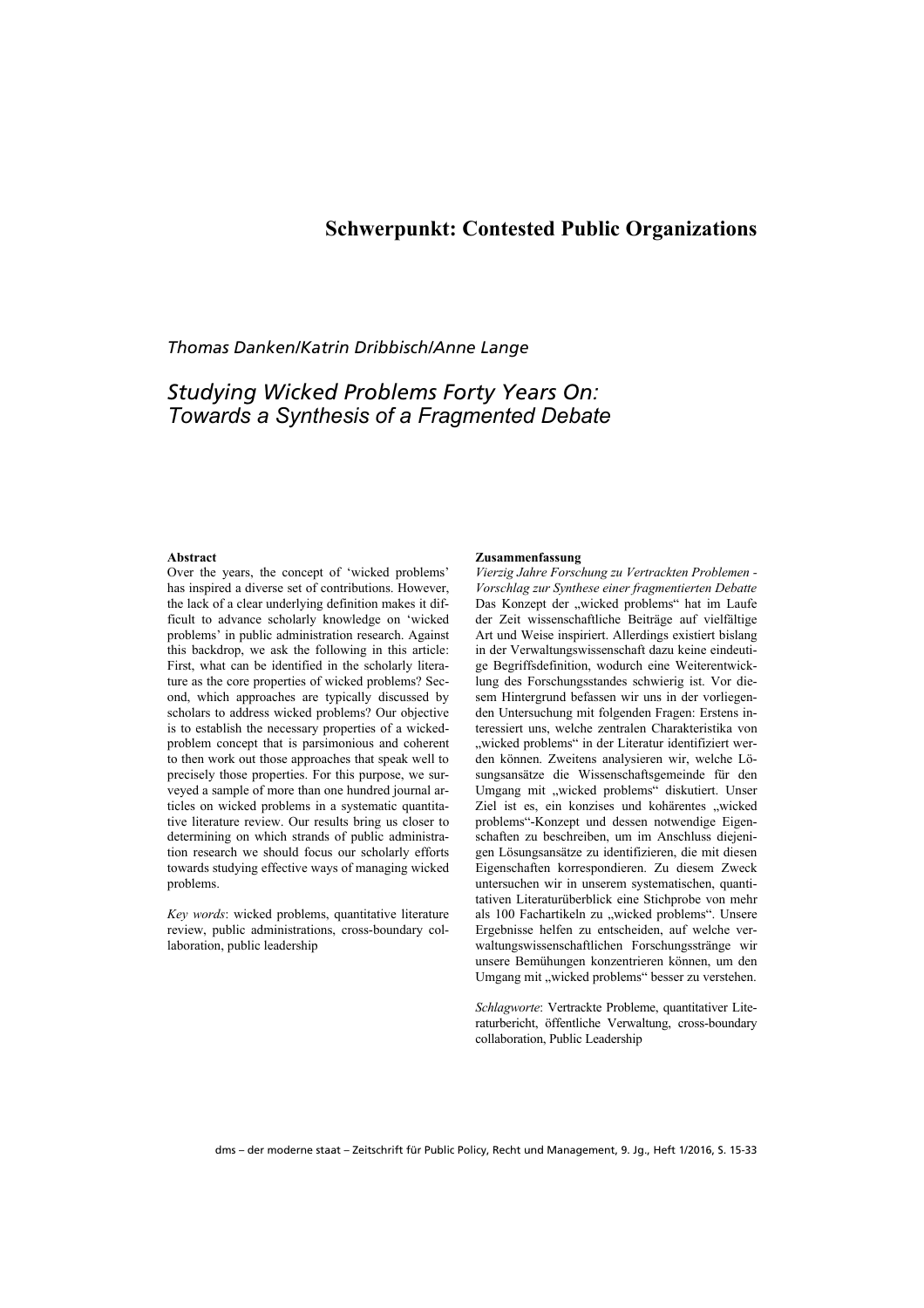### 1 Introduction

For more than forty years, scholars from several fields have drawn attention to the need to contrast the distinct challenges social, distributional public policy issues present for public administrations with more technical problems. There is a broad scholarly consensus around the concern that policymakers run into serious problems when sticking to traditional scientific-rational approaches to policy-making and -implementation when dealing with complex issues, ranging from climate change and terrorism to health care (e.g., *Lindblom* 1959; *Ackoff* 1974).

*Figure 1*: Properties of Wicked Problems According to *Rittel/Webber* (1973)

- 1. Wicked problems have no definitive formulation.
- 2. Wicked problems have no stopping rule.
- 3. Solutions to wicked problems are not true-or-false, but good- or-bad.
- 4. There is no immediate or ultimate test of a solution to a wicked problem.
- 5. Every implemented solution to a wicked problem has consequences.
- 6. Wicked problems do not have a well-described set of potential solutions.
- 7. Each wicked problem is essentially unique
- 8. Each wicked problem can be considered a symptom of another problem.
- 9. The causes of a wicked problem can be explained in numerous ways.
- 10. The planner has not right to be wrong.

In the field of planning and design, *Rittel* and *Webber's* notion of 'wicked problems' became widespread. Concurring with many of their colleagues, they criticize: "(...) the cognitive and occupational styles of the professions – mimicking the cognitive style of science and the occupational style of engineering – have just not worked on a wide array of social problems" (1973, p. 160). In their work on wicked problems, *Rittel* and *Webber* form a two-part argument: First, they hold that public policymakers need to recognize and understand the "wicked" nature of some policy problems in contrast to the 'tame' nature of others. To characterize 'wicked problems', they introduce a set of ten properties that are listed in figure 1. Second, *Rittel* and *Webber* argue that public policymakers need to develop and consider non-standard ways of dealing with wicked problems. Most importantly, they argue that policymakers must recognize that problem definition and the process towards problem solution must be deliberative exercises aimed at balancing the assessments and judgments of those affected.

After the 1970s, however, this rich debate aroused increasingly less interest among scholars. It is only in recent years that scholars have rediscovered *Rittel* and *Webber's* notion of 'wicked problems' to understand today's policy-making challenges. A glance at publication statistics is telling: In the past fifteen years, the number of publications on wicked problems has continuously grown, and risen sharply since  $2011$ .<sup>1</sup> A peak was reached in 2014 with almost seventy contributions having been published (please consider figure 2).<sup>2</sup> Similarly, citations of publications on wicked problems have risen sharply in the same period of time.<sup>3</sup>

Despite great scholarly interest in the concept, the debate on wicked problems emerges as fragmented. Consider, for example, that a total of about 3,000 citations are made in 2,700 different articles.<sup>4</sup> The problem is twofold: First, wicked problems are no longer on-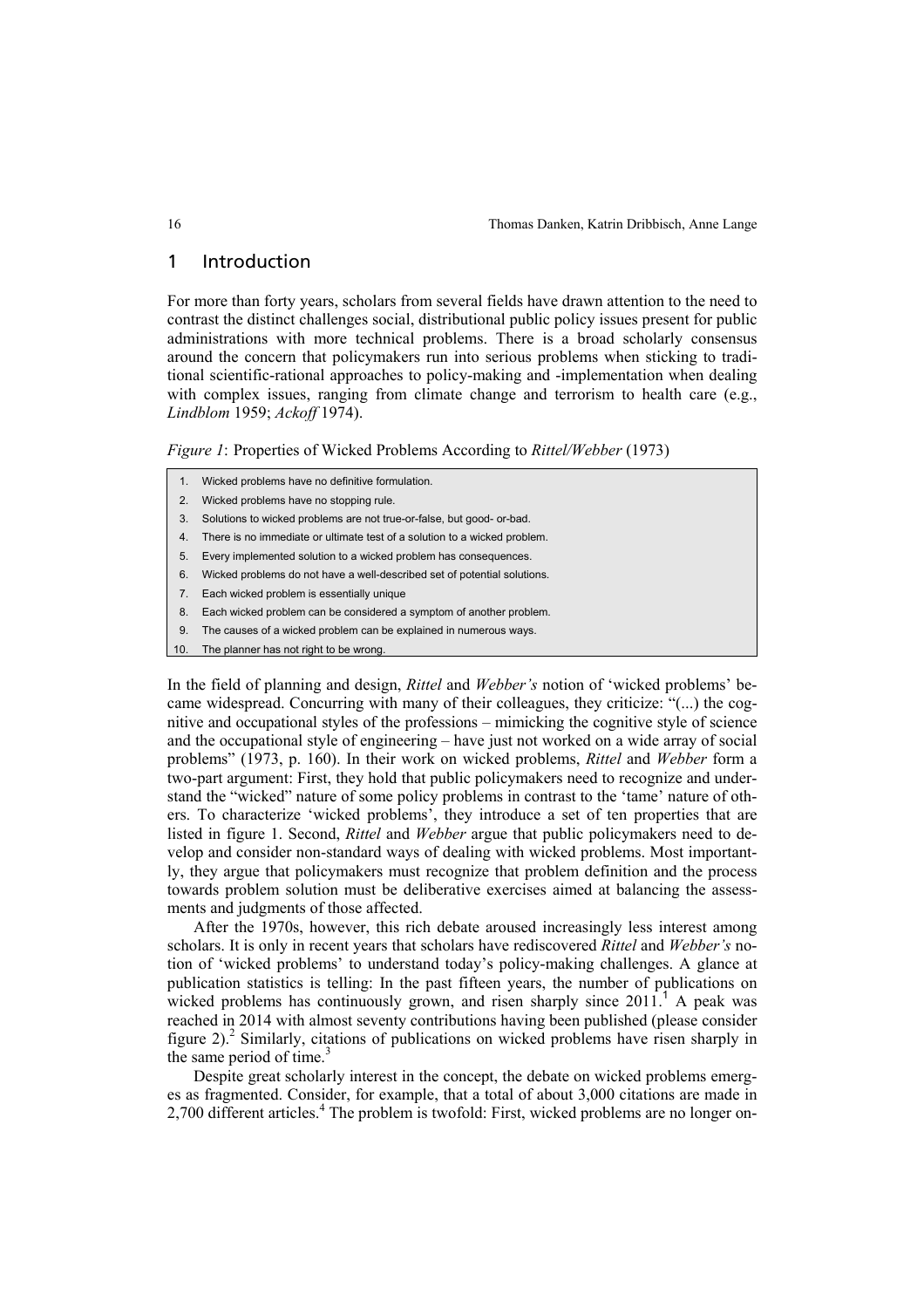## *Lydia Malmedie*

# Contested Issue and Incremental Change The Example of LGBTI in EU Foreign Policy

#### **Abstract**

Ten years ago, sexual orientation and gender identity were not considered topics that should be worked on as part of EU foreign policy. Today we can say that these issues are institutionalized and formalized as Council Guidelines for the promotion of the human rights of lesbian, gay, bisexual, transgender and intersex people. This paper addresses the question of how this was possible, given the contested nature of the topic and absence of apparent external shocks that are often cited by institutional literature to explain such radical changes. The analysis of interviews suggests that the interplay between the external political context and internal factors shaped a series of incremental changes, each building on the previous one. It confirms the dynamic nature of institutions and shows how actors, enabled and constrained by institutions, act less strategically than is often assumed.

*Key words*: Institutional change, incremental change, EU foreign policy, LGBTI, human rights

#### **Zusammenfassung**

*Umstrittener Wechsel durch schrittweisen Wandel ‒ Wie LGBTI Teil der EU-Außenpolitik wurde*

Vor zehn Jahren waren sexuelle Orientierung und soziales Geschlecht noch Tabuthemen und weit davon entfernt, Teil der EU-Außenpolitik zu sein. Heutzutage jedoch sind sie in Form von EU Guidelines zur Verbreitung von Menschenrechten für lesbische, schwule, bisexuelle, transgender und intersexuelle Menschen formalisiert und institutionalisiert. Solch grundsätzlicher Wandel wird in der Literatur oft durch externe Schocks erklärt, die jedoch in diesem Fall fehlen. Basierend auf Interview- und Dokumentenanalyse zeigt dieser Aufsatz, dass durch das Zusammenspiel von internen und externen Faktoren eine Serie kleinerer Veränderungen zu dem Wechsel führen konnten. Zudem wird deutlich, dass Akteure weniger strategisch handeln als oft angenommen wird.

*Schlagworte*: Institutioneller Wandel, inkrementeller Wandel, EU-Außenpolitik, LSBTI, Menschenrechte

### $Introduction<sup>1</sup>$

Ideas about sexual orientation and gender identity are fundamental to the organization of societies. Change with regard to these concepts therefore has the potential to call into question some of the strongest and most entrenched social norms and institutions. Unsurprisingly, lesbian, gay, bisexual, transgender and intersex (LGBTI) issues can be a contested topic area. Within the European Union (EU), for example, protection against discrimination on grounds of sexual orientation and gender identity varies greatly across member states (*Fundamental Rights Agency* 2014; *ILGA Europe* 2015).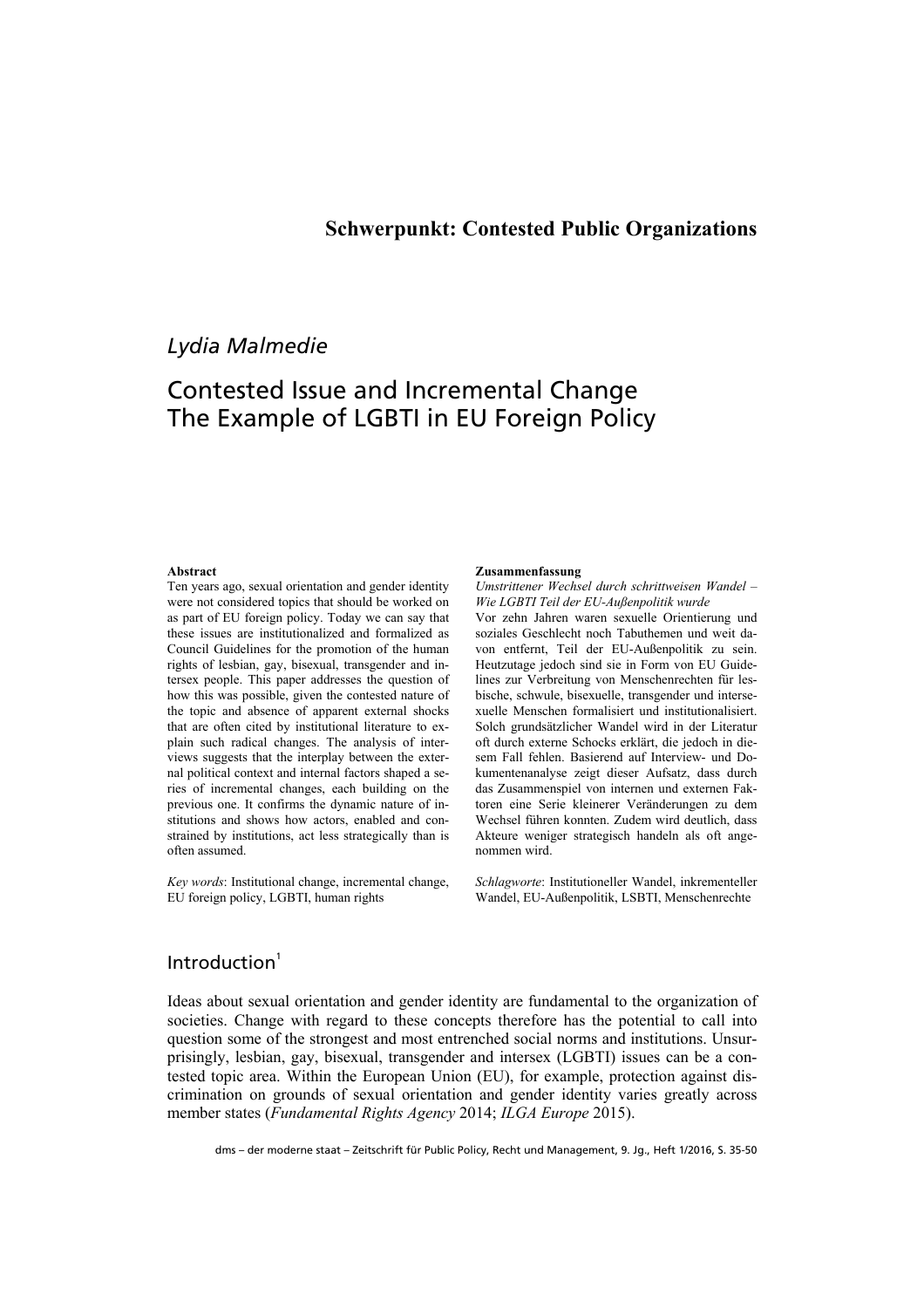Just ten years ago, LGBTI issues were not even regarded as topics that should be worked on in EU external policy. Today, the topic of LGBTI is not only on the agenda, but has a permanent place within EU foreign policy. This change is puzzling since LGBT (the 'I' was only added later) as a topic was contested on the staff level in the administration and at the EU member state level, where decisions are made unanimously on EU foreign policy issues. Yet today, the topic has been institutionalized to the point where LGBTI is mentioned in all European External Action Service (EEAS) annual Human Rights and Democratization Reports and there are far-reaching Council Guidelines to promote and protect the enjoyment of all human rights by lesbian, gay, bisexual, transgender and intersex (LGBTI) people, which direct EU action towards third states.

On a theoretical level, a large body of institutionalist literature points towards external factors, crises or top-down decrees to explain drastic institutional change within an organization (*Pempel* 1998; see for example *Fligstein* 2001; *Jacobs* 2010, S. 9; *Greenwood u.a.* 2013, S. 19). A recent example of change due to shock in relation to sexual orientation is for example the referendum in Ireland to open up marriage to same-sex couples.

However, in the example discussed here, there is not one obvious shock or top-down force that neatly explains the institutional change from a near taboo topic to one cast into Council Guidelines. This directs attention to smaller and more endogenous factors. In this article, the aim is therefore to explain the change as incremental and describe how internal and external factors made it possible for LGBTI to become institutionalized in EU foreign policy, thereby addressing the questions regarding the external and internal factors that contributed to this change. How can the change that took place be classified? And what was the role of change agents?

Institutional change is understood here as "a difference in form, quality, or state over time ... determined by observing the arrangement at two or more points in time on a set of dimensions" (*Hargrave/Van de Ven* 2006, S. 866). To observe this change, this paper draws on a comprehensive model developed by *Mahoney and Thelen*, which takes external and internal factors into account. Based on the combination of a) the veto possibilities of change opponents as more external political context factors and b) change agents' level of discretion in interpretation of rules as internal factors, the authors establish four different types of institutional change: layering, drift, conversion and displacement (*Mahoney/Thelen* 2010).

Applying this model, we find that the contested institutional change in this case can be explained as a series of different incremental changes starting with layering, then conversion and drift followed by displacement, with each previous change paving the way for the following. These were influenced by a combination of interlinking endogenous processes and more exogenous developments. The interpretation of rules at the micro-level was crucial for this process at all stages, but in particular at the beginning. Once the topic was formally linked to human rights, it gained legitimacy but remained contested, making other changes necessary before it became institutionalized.

The topic of EU LGBTI policy has been subject to a number of studies shedding light on how the issue gained prominence. Some focus more on norm diffusion (*Kollman* 2009; *Kollman/Waites* 2009) and the role of social movements (*Ayoub/Paternotte* 2014), some more on the legal aspects (*Bell* 2002), while others look at promotion in third countries (*Cierco* 2011). However, it is equally important to take a close look at processes within organizations at the level of interpretation, and it is in this respect that this study can offer valuable insights.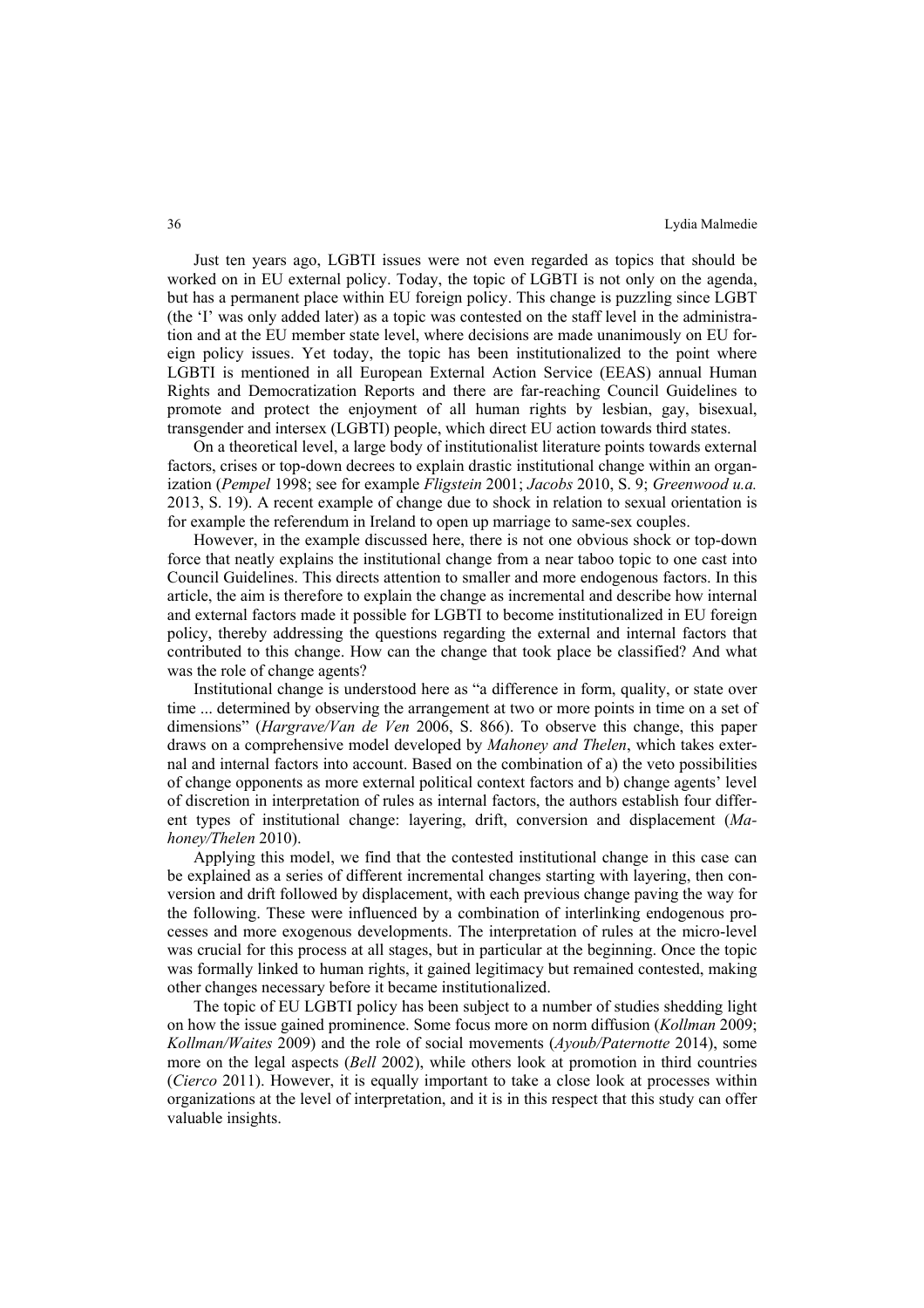## *Julia Schubert*

# The Organizational Interface of Science and **Politics**

Towards a Conceptual Framework

#### **Abstract**

Ever since the Enlightenment, "science has been associated with an ideal of speaking truth to power" (*T. M. Porter* 2006, p. 1288). Even more so today, in the face of 'Grand Societal Challenges' and 'Wicked Problems', scientific expertise seems to be an increasingly essential asset to modern politics. But in spite of extensive social scientific research on the matter, the question remains: How should we conceptualize this 'speaking truth to power'? The paper contributes to tackling precisely this research question. A conceptual framework is outlined, which explores approaching the question via *the organizational interface of politics and its knowledgerelevant environment*. By focusing on the specific instances and diverse organizational forms that process this science-politics interface, the article aims at contributing to substantiate and understand the genuinely political relevance of scientific expertise.

*Key words:* 'Scientization', scientific expertise, political decision-making, science-politics interface, organizational analysis

#### **Zusammenfassung**

*Organisationen als Schnittstelle zwischen Politik und Wissenschaft. Vorschlag eines analytischen Rahmenprogramms* 

Spätestens seit der Aufklärung des 18. Jahrhunderts wird der Wissenschaft das Ideal von "speaking truth to power" (*Porter* 2006, p.1288) zugeschrieben. Eine Assoziation, welche gerade unter dem gegenwärtigen Eindruck von 'Grand Societal Challenges' und 'Wicked Problems' für die moderne Politik, die scheinbar mehr denn je auf wissenschaftliche Expertise angewiesen ist, erneut an Aktualität gewinnt. Doch trotz umfassender sozialwissenschaftlicher Auseinandersetzung mit dem Thema bleibt die Frage nach einer aufschlussreichen Konzeptualisierung dieses , speaking truth to power' soziologisch weiterhin umstritten. Der vorliegende Artikel möchte zur Beantwortung eben jener Frage beitragen. Dazu wird ein analytisches Rahmenprogramms skizziert, welches die Organisationen an der Schnittstelle von Politik und ihrer wissensrelevanten Umwelt in den Blick nimmt: Über das Studium der konkreten Instanzen und spezifischen organisationalen Konstellationen, welche die Kopplung von Wissenschaft und Politik steuern, möchte der Artikel zum Verständnis der genuin politischen Bedeutung wissenschaftlicher Expertise beitragen.

*Schlagworte*: Verwissenschaftlichung, wissenschaftliche Expertise, politische Entscheidungsprozesse, Organisationsanalyse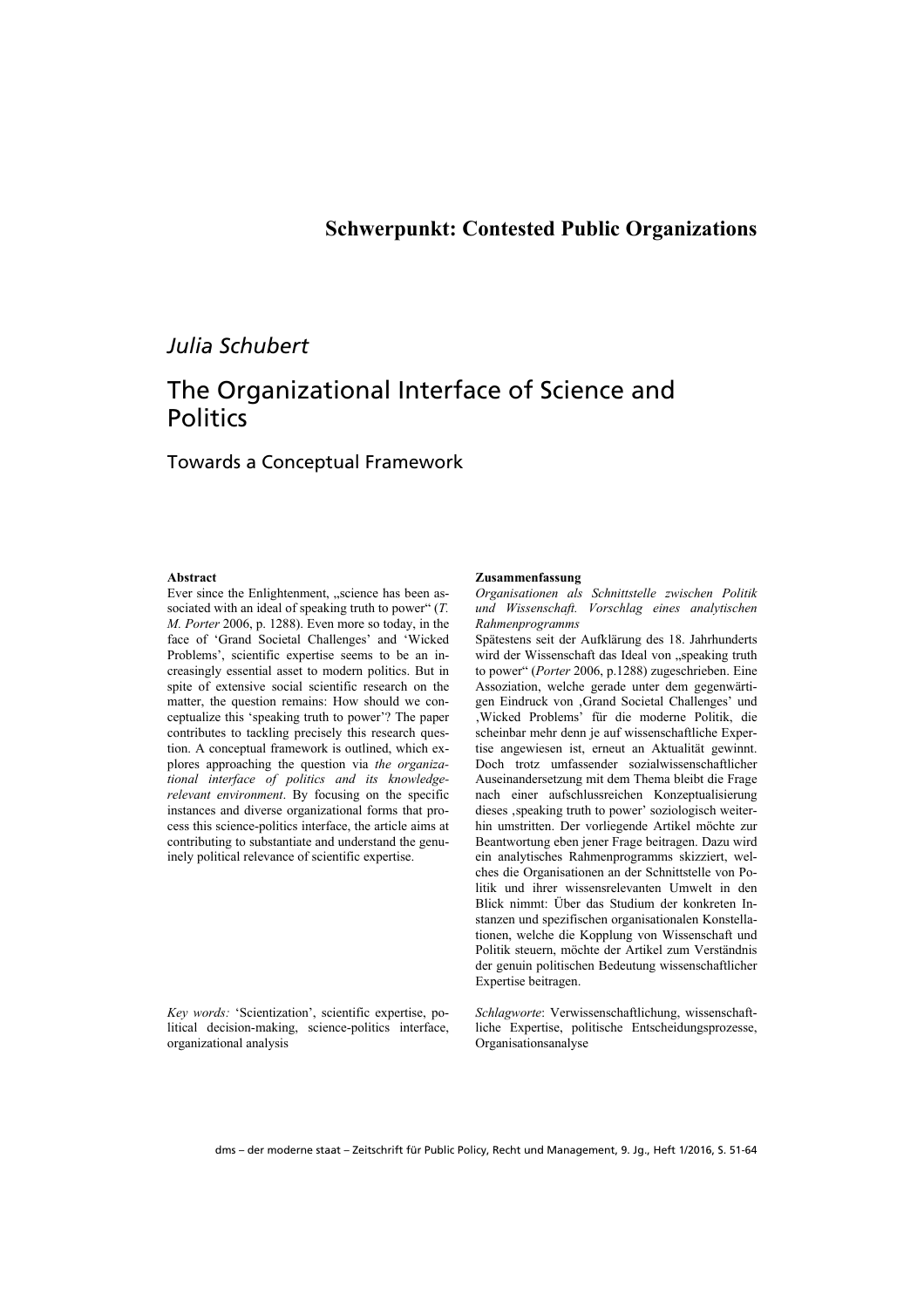### 1 Introduction: The 'Scientization' of Modern Politics?

*"From reports on the growth and changing character of contemporary knowledge, it is argued that we live in a 'knowledgeable society' […]. There is increased application of scientific criteria for policy determination at the expense of the usual short-term political criteria and ideological thinking as well"* (*Lane* 1966, p. 649).

What *Robert Lane* suggested half a century ago is regaining considerable momentum with regard to the characterization of society today: The 'scientization' of modern politics. Providing a seemingly objective foundation to highly complex problems, scientific research is seen and promoted as "the engine of necessary political change" (*Sarewitz* in: *Carrier/Nordmann* 2011, p. 303). Given the incremental employment of scientific advisors, experts and consultants, the growing number of commissions, independent agencies and think tanks, and the significant prominence of surveys and statistics in contemporary political decision-making, the conclusion that scientific expertise is gaining increasing political relevance in modern society does indeed seem fairly plausible.

But what exactly does this imply? How is political decision-making transforming in the wake of the revived 'knowledge society'? How, in short, can we (re)conceptualize this "speaking truth to power" (*T. M. Porter* 2006, p. 1288) in a sociologically meaningful manner? While we have come a long way since *Lane's* technocratic vision of a progressively science-based and consequentially rationalized society, moving away from a linear model towards more sophisticated approaches, it is argued here that the social-scientific comprehension of this notion of 'scientized' politics remains largely controversial even within recent sociological scholarship (II). This paper aims at contributing to understanding the particular implications and consequences of the 'scientization' of politics by developing a framework for the systematic analysis of the science-politics linkage via its organizational interface. The underlying argument will be twofold.

Firstly, I want to suggest approaching the problem of conceptualizing scientized political decision-making via the analysis of the organizational interface of science and politics (3.1). Choosing a systems-theoretical approach, both 'science' and 'politics' are conceived of as two societal spheres, confined by different modes of operation (c.f., *Luhmann* 2013). Following this line of reasoning, it is argued that a 'scientization' of politics implies a somehow intensifying entanglement or linkage of both societal spheres<sup>1</sup>. Thus, the question of the potentially increasing political relevance of scientific expertise essentially turns into a question of the forms and specificity of this science-politics linkage: How, in other words, is this interface as a site of inter-systemic linkage concretely processed? Therefore, an analytical framework is aimed at, which distinguishes politically relevant organizations regarding their mechanisms of linking scientific expertise to the political decision-making process, providing both a relational as well as an organizational perspective on the phenomenon.

Secondly, I want to argue for a problem-oriented approach (3.2). Based on the observation that modern politics is inherently pluralized – composed of a profoundly heterogeneous system of global governance (*Stichweh* 2015, p. 46) – it is argued that sound analysis of its 'scientization' requires systematic observation of the knowledge-relevant environment of politics: All types of institutional arrangements that process this multifunctional landscape of political decision-making shall be considered. Regarding the empirical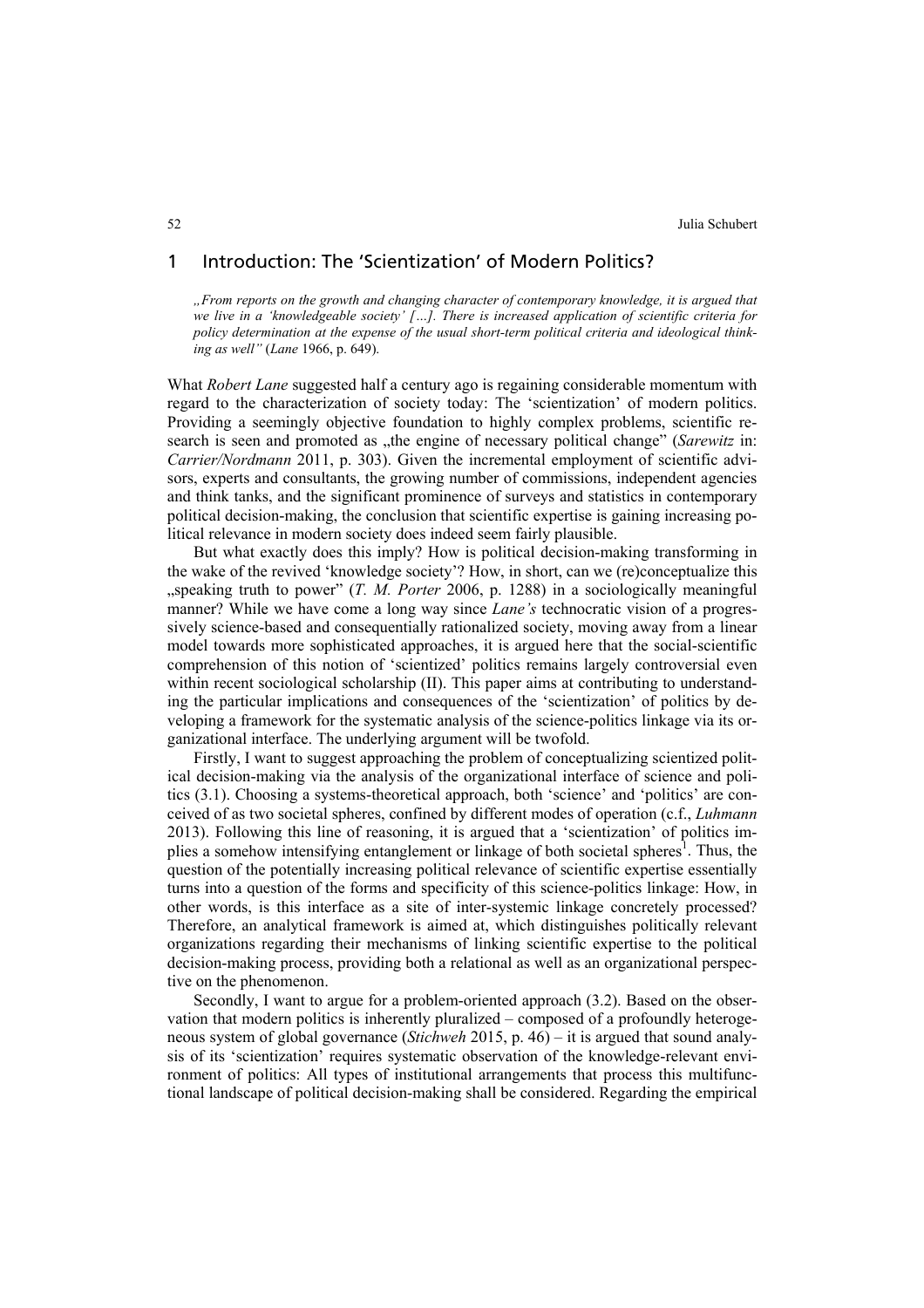### **Schwerpunkt: Contested Public Organizations**

## *Ina Radtke/Thurid Hustedt/Anne Klinnert*

# Inter-Ministerial Working Groups as a Panacea for Coordination Problems?

The Cases of Climate Adaptation, Immigration and Raw Materials in the German Federal Government

#### **Abstract**

Based on a comparative design, the article shows that inter-ministerial working groups do not generally represent panaceas for coordination problems as is usually assumed by the literature. The analysis compares three inter-ministerial working groups in the German federal government. The article asks which factors influence the mode of coordination in interministerial working groups. The analysis reveals that it is affected by the organisational structure of these bodies and the negotiation mode for solving conflict among its members, which leads to variance in its capacity to establish positive coordination.

*Key words*: positive and negative coordination, interministerial working groups, German federal government

#### **Zusammenfassung**

*Interministerielle Arbeitsgruppen als Allheilmittel für Koordinationsprobleme? Klimaanpassung, Zuwanderung und Rohstoffe in der deutschen Ministerialverwaltung* 

Anhand einer Untersuchung von drei interministeriellen Arbeitsgruppen in der deutschen Ministerialverwaltung zeigt dieser Artikel, dass inter-ministerielle Arbeitsgruppen, anders als in der Literatur angenommen, kein Allheilmittel für Koordinationsprobleme darstellen. Der Artikel fragt nach den Faktoren, welche den Koordinationsmodus in den interministeriellen Arbeitsgruppen prägen. Die Analyse zeigt, dass dieser von der organisationalen Struktur der Arbeitsgruppen und dem Verhandlungsmodus zwischen den vertretenen Ministerien beeinflusst wird. Dies führt zu Varianz zwischen den interministeriellen Arbeitsgruppen und damit zu Unterschieden in der Fähigkeit, positive Koordination herzustellen.

*Schlagworte:* Positive und negative Koordination, interministerielle Arbeitsgruppen, deutsche Ministerialverwaltung

### Introduction

The demand to coordinate is as old as functional differentiation within administration (*Gulick* 1937, *Ellwein* 1991, p. 99; *Mayntz/Scharpf* 1975, p. 145) and a particularly difficult task with regard to policy issues that cross established sector divisions. Though it is considered a perennial issue of both public administration practice and research, coordination is neither a fixed term in public administration research nor do we have a 'grand theory' of coordination (*Hustedt/Veit* 2014, *Wildavsky* 1973, *Andeweg* 2003). While coordi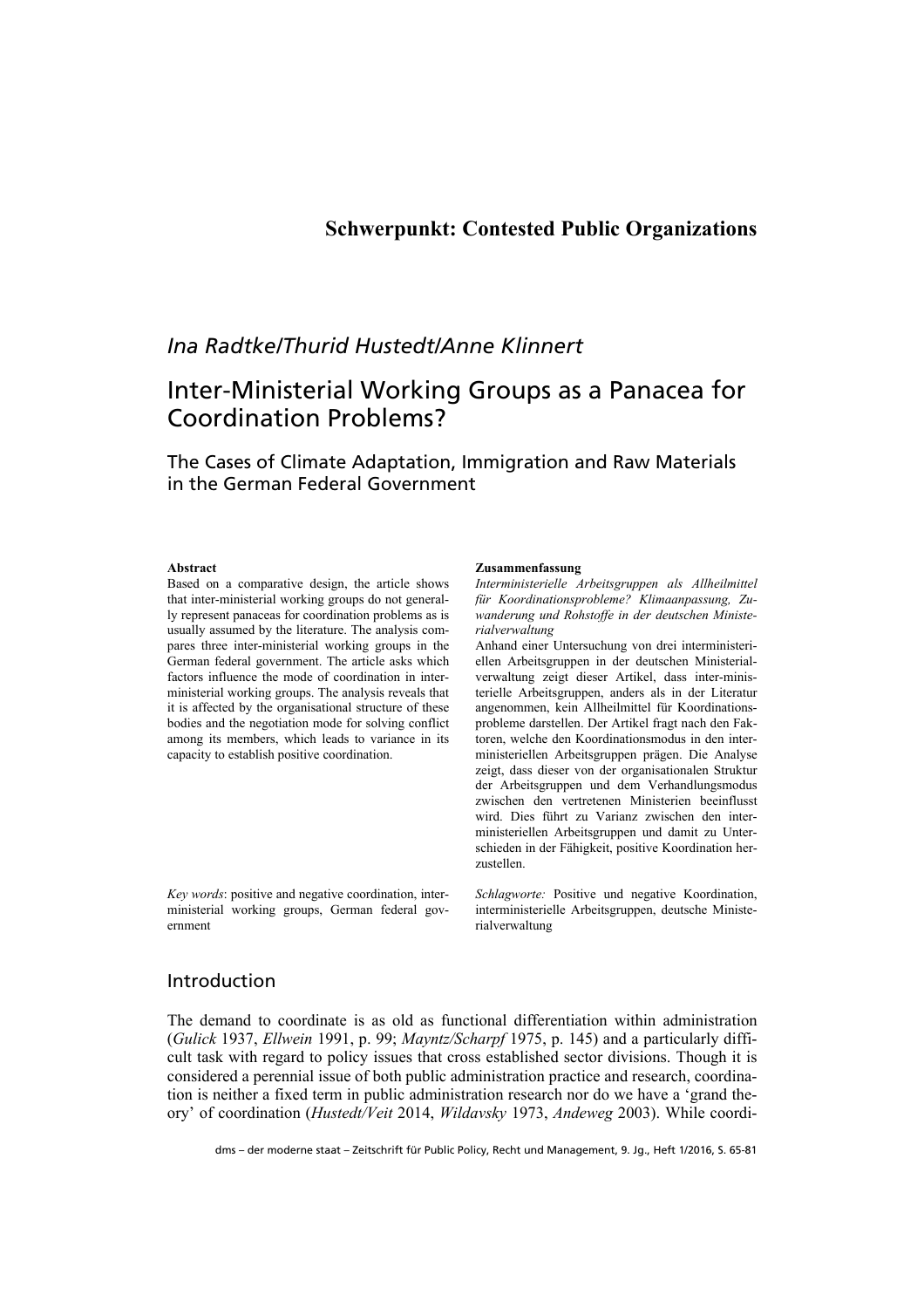nation is thus widely called for, systematic findings on the variety of coordination structures, processes and practices in government are rare (but see: *Laegreid* et al. 2014). In policy coordination in general, 'negative coordination' is considered to represent the standard coordination procedure in government among policy officials (*Scharpf* 1973, 1996). Here, cross-sector policy making is based on the initial draft prepared by one organisational unit that has primary responsibility for the issue. Subsequently, other units get involved to check if the draft would interfere with their policy preferences and turfs. In addition, however, a variety of inter-ministerial coordination bodies have been established in a number of policy fields by many governments and at various levels of hierarchy. Yet inter-ministerial working groups have so far represented a 'black box' of research on coordination in German federal government. It is not just that one of the few comprehensive studies dates back to 1968 (*Prior* 1968, but see: *Hustedt* 2014), but also that it is almost impossible to identify their exact number as the government does not register them, nor does it file or monitor them.

In general, inter-ministerial working groups are considered to be additional coordination structures addressing sector differentiation within public administration to overcome 'siloization' (*Alexander* 1993, p. 333; *Peters* 2006, pp. 131-132). These bodies are thus linked to pressure for greater "horizontality" (*Peters* 2006) in government. In both academia and government practice it is often implicitly assumed that such pressure is best coped with by means of 'positive coordination' i.e., collaborative drafting and the negotiation of compromise, instead of unilateral 'negative coordination'. Drafts prepared by means of positive coordination are assumed to be more innovative and greater in scope (*Scharpf* 1993, p. 144). It is true that positive coordination is not necessarily 'better coordination' as it is much more difficult and involves much conflict (*Scharpf* 1993, p. 140). Furthermore, transaction costs are higher, which drains resources such as time and staff.

Against this backdrop it is remarkable that we have only very limited knowledge of how coordination actually takes place within inter-ministerial working groups. This question is of particular relevance considering that inter-ministerial working groups differ in various regards. They are typically established to work on a concrete policy issue in either a short-term framework or in more formalised permanent bodies. They are established at various hierarchical levels and can include representatives from interest organisations, or be composed exclusively of representatives of ministries. Given the variety in mandates and composition, it seems implausible that they all show a uniform mode of coordination. This article addresses this research gap by investigating three inter-ministerial working groups in the German federal government by asking: What factors influence the coordination mode within inter-ministerial working groups?

The aim of the article is thus a 'reality check' of the assumption that inter-ministerial working groups follow the ideal-type of positive coordination. It argues on the one hand that the organisational structure of inter-ministerial working groups, and the negotiation mode among its members on the other, are crucial to understanding how inter-ministerial working groups coordinate. The analysis reveals that organisational structures and negotiation modes vary between inter-ministerial working groups and affect the overall mode of coordination. Inter-ministerial working groups therefore differ from the assumed positive coordination in an empirical sense, which reduces their actual capacity to serve as panaceas for coordination problems.

The article analyses three inter-ministerial working groups that have been established in the German federal government in recent years: the inter-ministerial working groups on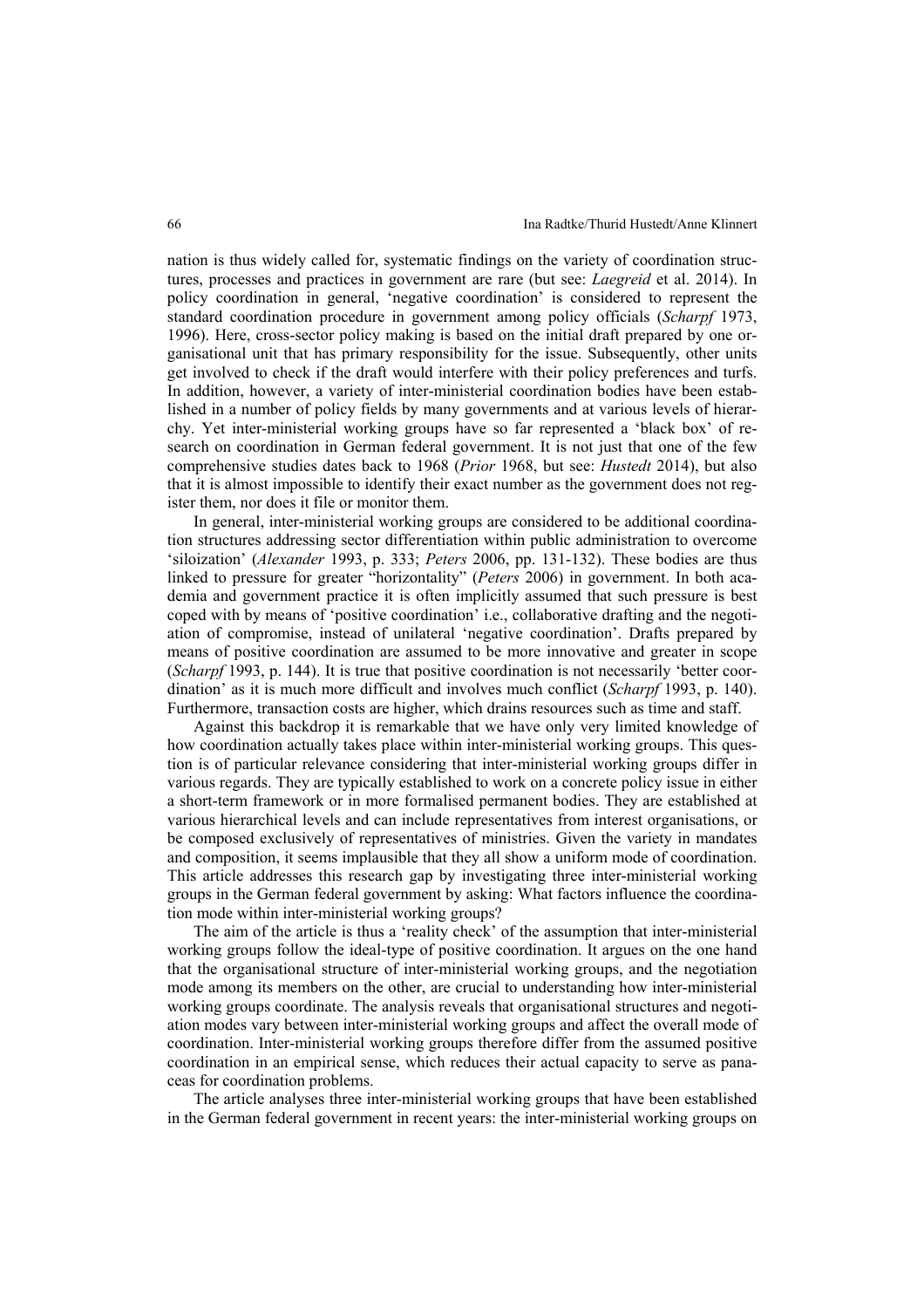### **Schwerpunkt: Contested Public Organizations**

## *Steffen Eckhard*

# No Strategic Fit in Peacebuilding Policy Implementation?

### German and EU Assistance with Police Reform in Afghanistan

#### **Abstract**

Focusing on German and EU support with assisting local police reform in the context of international peacebuilding in Afghanistan since 2001, this article scrutinizes whether the two organizations exhibit a strategic fit between their policy mandate and the design of management tasks. Comparison of two vastly different institutions —Germany, a nation state, and the EU, an international organization—sheds analytical light on the way different bodies manage a similar policy problem. By way of empirical research, the paper finds that incremental planning, decentralization and autonomous leadership enhance performance as they enable peacebuilders to respond flexibly to the dynamic challenges they face in the field. This was the case with Germany, however not with the EU. No strategic fit prevailed on evaluation. Strategy review either failed (Germany) or had unintended consequences (EU).

*Key words*: Police reform, strategic management, bureaucracy, international organization, Afghanistan

#### **Zusammenfassung**

*Kein "strategischer Fit" bei der Implementation von Peacebuilding Policy? Die deutsche und EU Unterstützung bei der Polizeireform in Afghanistan* 

Forschung zum strategischen Management postuliert, dass Organisationen, bei denen eine Anpassung von Managementfunktionen an Politikaufgaben stattfindet, erfolgreicher sind als andere. Im Fokus dieser Analyse steht die Frage, ob es einen solchen "strategischen Fit" bei der deutschen und EU Unterstützung von Polizeireform in Afghanistan seit 2001 gegeben hat. Der Beitrag analysiert wie zwei institutionell hochgradig unterschiedliche Akteure – Deutschland, ein Nationalstaat, und die EU, eine supranationale Organisation – mit einem ähnlichen Politikproblem umgehen. Als Ergebnis wird festgestellt, dass inkrementelle Planung, Dezentralisierung und autonome Führung die Performanz erhöhen, da Experten dadurch in der Lage sind, flexibel auf dynamische Entwicklungen vor Ort zu reagieren. Dies war bei Deutschland der Fall, nicht aber bei der EU. Keinen "strategischen Fit" gab es dagegen im Bereich der Politikevaluation. Entweder Strategieanpassungen fanden nicht statt (Deutschland) oder Evaluationen führten zu nicht beabsichtigte Konsequenzen (EU).

*Schlagworte*: Polizeireform, Verwaltung, strategisches Management, internationale Organisationen, Afghanistan

### Introduction $1$

The idea of strategic public management is that agencies perform better if they achieve a fit between policy objectives and the design of their management tasks (*Ansoff* 1956;,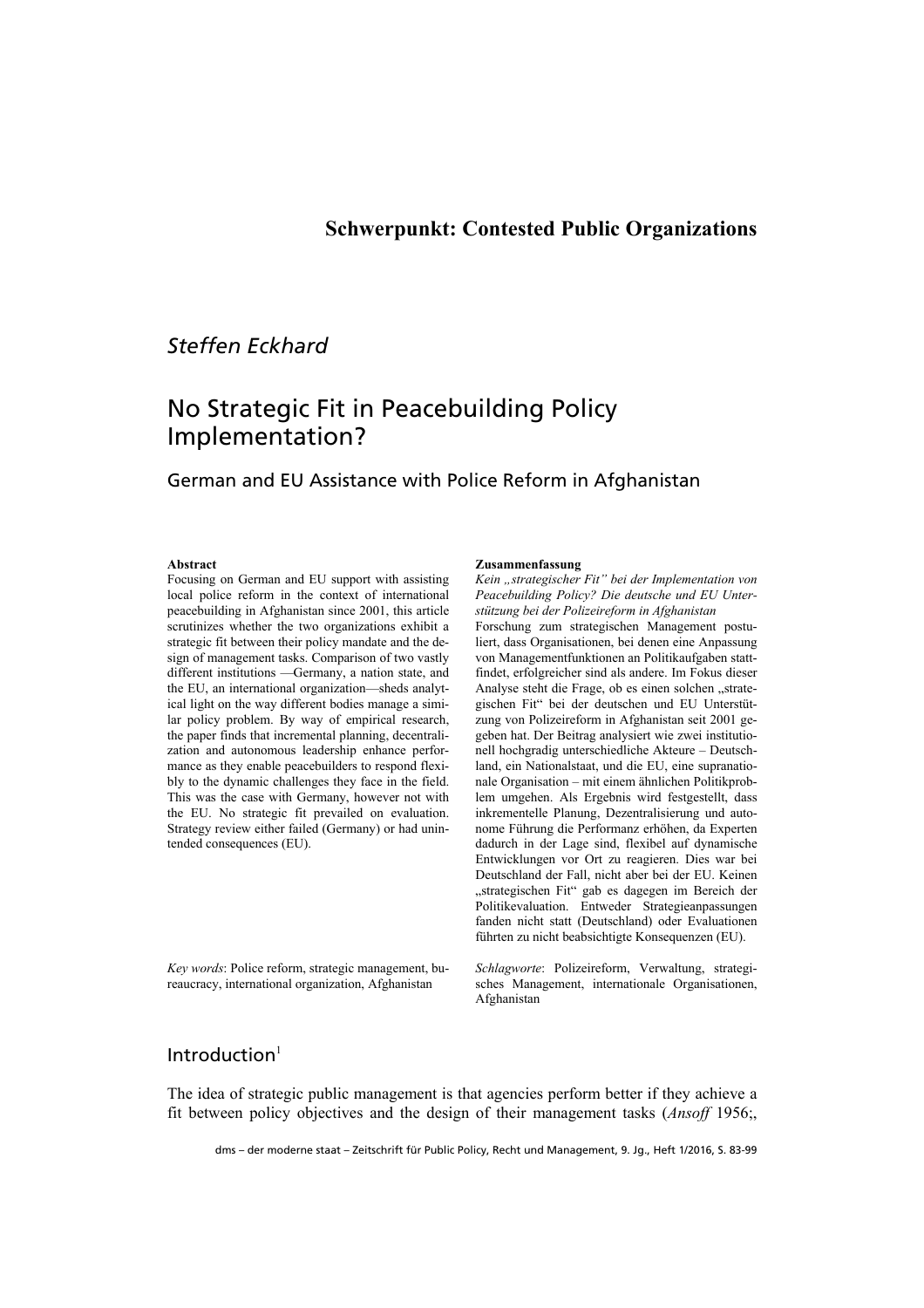*Chandler* 1962; *Mintzberg* 1978) Although there is a wealth of studies on management practices in public organizations, a daunting research gap remains on the crunch question of exactly which management methods reflect a "strategic fit" for dealing with a particular policy problem. Or can such a fit be achieved at all? As *Poister et al.* (2010, p. 540) conclude in their literature review on public agency strategic planning and management, "the knowledge deficit is so large that it is difficult to envision recommending too much research in this area." In particular, there is limited research on the management of highly complex, so-called 'wicked' policy problems (*Rittel/Webber* 1973, see also *Danken et al.*, this issue, for a state of the art overview).

In order to contribute to our understanding of management designs based on which public administrations deal with complex policy problems, the present article studies the implementation of external assistance to police reform in Afghanistan after the US-led intervention in 2001. Comparison of two vastly different bodies – Germany, a nation state, and the EU, an international organization – sheds analytical light on the way actors with different institutional settings manage a similar policy problem.

The argument proceeds as follows. I first discuss a range of potential institutional configurations with respect to three management tasks central to policy implementation: planning, organization and leadership, and review. Second, for each of these management tasks, I introduce performance indicators. They serve as a baseline for comparison and to assess whether any of the two actors demonstrates good performance and converges to form something of a "strategic fit". In a nutshell, the article finds that dealing with a wicked problem such as external assistance to police reform requires flexibility. Incremental planning, decentralization and autonomous leadership seem to be of advantage, but conflict with the need to install review instruments that ensure political control and strategy adjustments. In Germany, the civil service was unable to raise political attention when the reform project threatened to fail. In the EU, member states consistently misappropriate review instruments to suit their (geo-) political interests, thereby undermining police reform objectives.

Identifying the parameters constituting a "strategic fit" is relevant for the bureaucracies studied here. Although for some of them, such as the German Ministry of the Interior, police support is but a minor and extraordinary task compared to their routine work. But others are more specialized. The EU maintains a structure devoted exclusively to implementing the Union's Common Security and Defense Policy. Similarly, the German Foreign Office recently undertook a major review exercise (Review 2014) to better adjust to new foreign policy objectives such as crisis management and peacebuilding. Inter alia, a new department for crisis prevention, stabilization and conflict management was installed in March  $2015$ .<sup>2</sup> These developments demonstrate the practical relevance of studying the "strategic fit" in policy implementation.

### A Strategic Fit in Peacebuilding?

Police reform in post-conflict societies often takes place in the context of peacebuilding operations. This recognizes that public stability and safety is among the most important conditions for development and peace (*World Bank* 2011). Peacebuilding takes place in complex, dangerous and challenging environments. As with many other wicked policy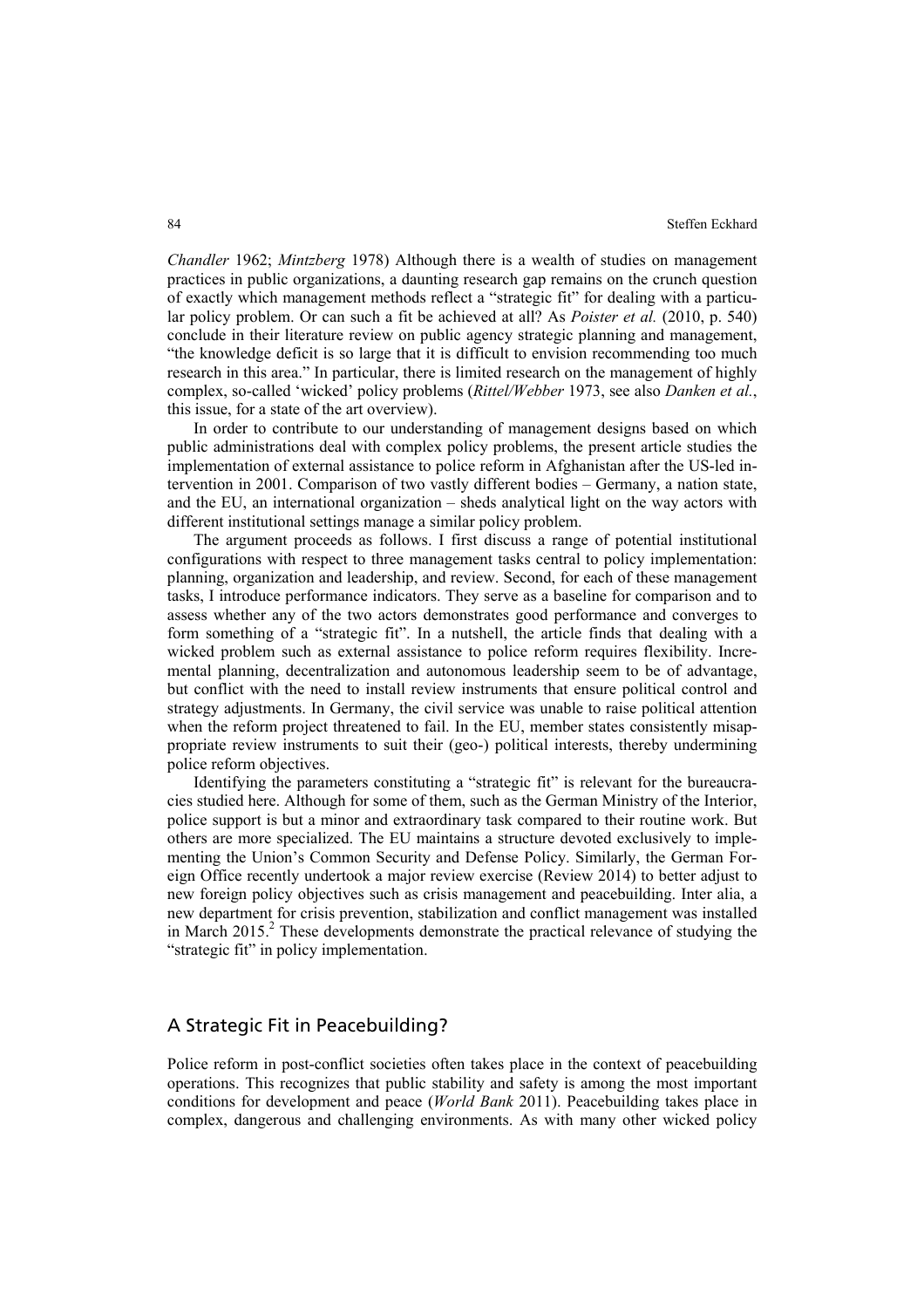## *Harald Fuhr*

# Contested Public Organizations: Coordination, Strategy and the Increasing Importance of Knowledge – Some Lessons from Current Research and Avenues for Future Research

#### **Abstract**

Although today's public administrations need to deal effectively with a variety of wicked problems and pressure on their performance is high, understanding the underlying features of how public administrations respond, and how organizational adaptation and management occur, has so far received little attention in academic research. To attempt to address this shortcoming, our own research over the past few years has focused on the capacity and ability of public administrations to generate, select and use knowledge; to coordinate actors, processes, and resources; and to define appropriate strategies for a variety of organizational challenges in order to deal with such problems and maintain legitimacy. While these three key responses – knowledge, strategy and coordination – have sharpened our analysis, this article highlights the need to focus more strongly on the growing significance of information and knowledge for processes of coordination and strategizing. Given the increasing importance of 'evidenced-based' decision making in public organizations, the ubiquitous availability of data and information, the rapid pace of digitalization, and strong societal demand to provide and secure information about administrative action, this article suggests that we need to take a much closer look at the capacities and capabilities of administrations to successfully acquire, process and supply knowledge.

#### **Zusammenfassung**

*Herausgeforderte öffentliche Verwaltungen: Koordination, Strategie und die wachsende Bedeutung von Wissen – einige Erfahrungen aus laufenden Forschungsarbeiten und Ansatzpunkte für zukünftige Forschung* 

Obwohl öffentliche Organisationen heute eine Vielzahl an vertrackten Policy-Problemen zu bewältigen haben und unter erheblichem Leistungsdruck stehen, hat die Forschung sich bislang kaum mit der Frage beschäftigt, wie sich diese Organisationen konkret den Herausforderungen stellen und wie sie hierzu entsprechende Managementaufgaben übernehmen. Unsere eigene Forschung versuchte, diesen Mangel zu beheben und untersuchte in den letzten Jahren, wie öffentliche Organisationen Wissen generieren, auswählen und nutzen, Akteure und Prozesse koordinieren und angemessene Strategien entwickeln, um derartige vertrackte Probleme wirkungsvoll anzugehen und gleichzeitig Legitimität zu erhalten. Während die drei gewählten Reaktionsformen – Wissen, Strategie und Koordination – analytisch differenzierte Ergebnisse lieferten, plädiert dieser Artikel indes dafür, sich stärker mit der wachsenden und sich ausweitenden Bedeutung von Wissen und Information für Koordinations- und Strategieprozesse auseinanderzusetzen. Angesichts eines zunehmenden Gewichts evidenz-basierter Entscheidungsprozesse in öffentlichen Organisationen, der allgegenwärtigen Verfügbarkeit von Daten und Informationen, einer rasch voranschreitenden Digitalisierung und eines staken gesellschaftlichen Drucks, sowohl Informationen zu sichern als auch über Verwaltungshandeln bereitzustellen, ergibt sich ein interessanter neuer Kontext. Der Artikel regt daher Forschungsarbeiten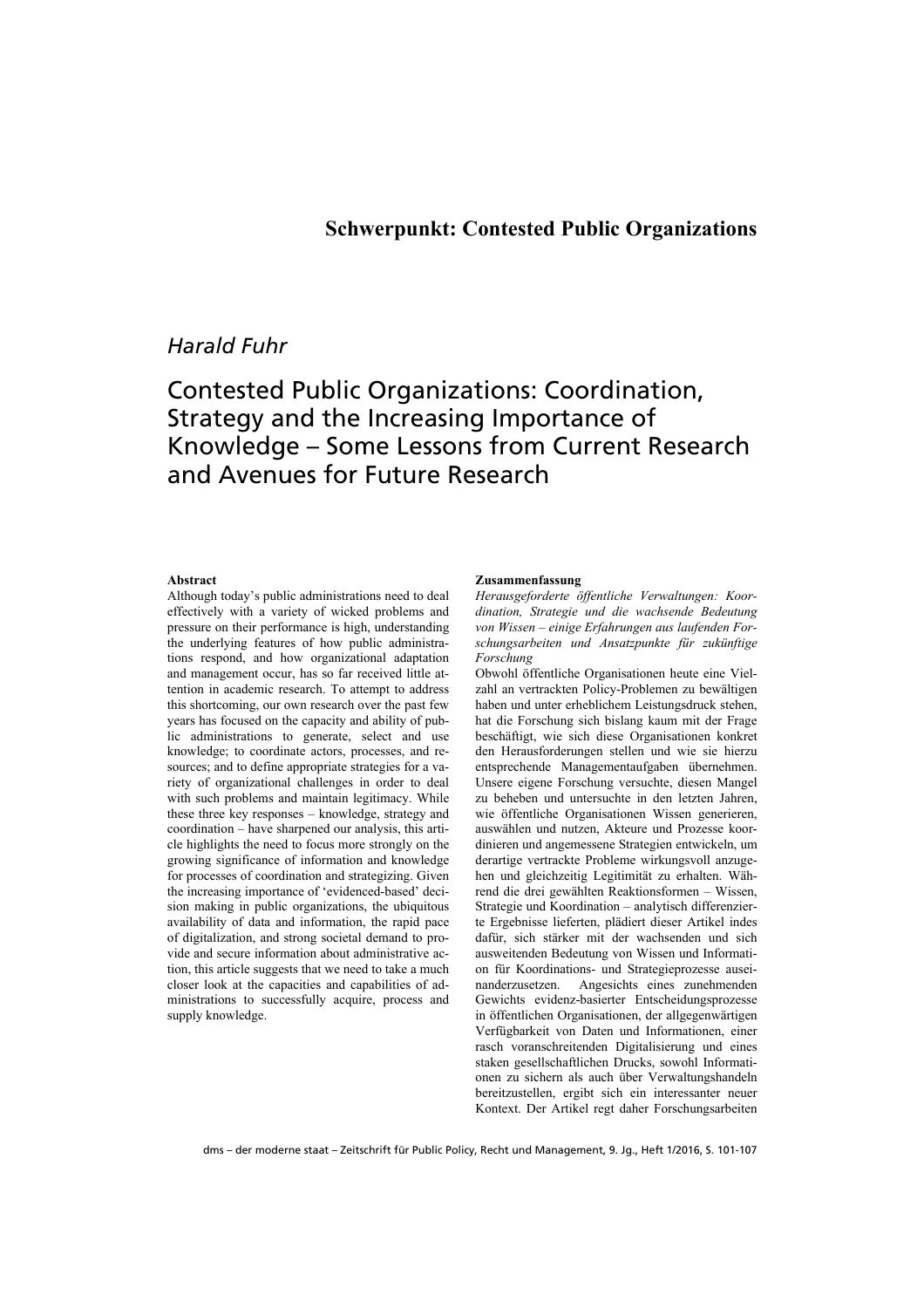an, die stärker auf die spezifischen Fähigkeiten und Fertigkeiten von Verwaltungen abheben, Wissen aufzunehmen, zu verarbeiten und bereitzustellen.

*Key words*: public organizations, coordination, strategy, knowledge

*Schlagworte*: Öffentliche Verwaltungen, Koordination, Wissen, Strategie

As we have stressed in the introductory section, public administrations today are confronted with unprecedented complex tasks across a wide range of issues, requiring sophisticated management skills, complex structures of delegation, discretion, coordination and control, and ever more information and knowledge. As a result, the question of how public administrations can acquire the requisite knowledge, ensure appropriate coordination and devise adequate strategies has moved to the forefront of debate both amongst practitioners and researchers in public policy.

## Some Lessons from Current Research<sup>1</sup>

During the past few years, our Research Training Group (RTG) at the University of Potsdam has been studying the interrelationships between 'wicked' policy problems and contested administrative organizations, their inter-organizational settings, and their intraorganizational adjustments. There are three lessons that have emerged from a series of empirical research projects.

First, the distinction we have made between the different types of organizational and institutional responses towards wicked policy issues – knowledge, coordination, strategy – has proven to be very helpful in analytical terms. In order to deal with increasingly complex issues in 'borderless' environments, and to respond to societal demands, public organizations do indeed demand, use, process and supply knowledge. They coordinate and cooperate actively both horizontally and vertically across levels of government, and they continuously review and redesign their operational strategies. These processes seem to occur around the world, although there are significant differences in the capacities, capabilities and political contexts of public administrations.

Second, studying the three types of responses in isolation has proven to be less helpful when it came to describing and explaining changes in real-world organizations. In most cases, public organizations and administrations have faced interrelated challenges along more than just one of these responses. In the case of international tax cooperation, for example, one of the RTG projects shows how new forms of intra- or interorganizational coordination have required public administrations to engage in new forms of information gathering and exchange with others – and were therefore strongly involved in different types of knowledge creation and management. In other cases, organizations opted for new strategic orientations because of information and knowledge needs.

In other words: while we were able to distinguish three different organizational responses analytically – knowledge, coordination and strategy – to deal with wicked policy issues, it could be both interesting and challenging to study how these responses relate to each other and how, for example, a specific combination of responses becomes prominent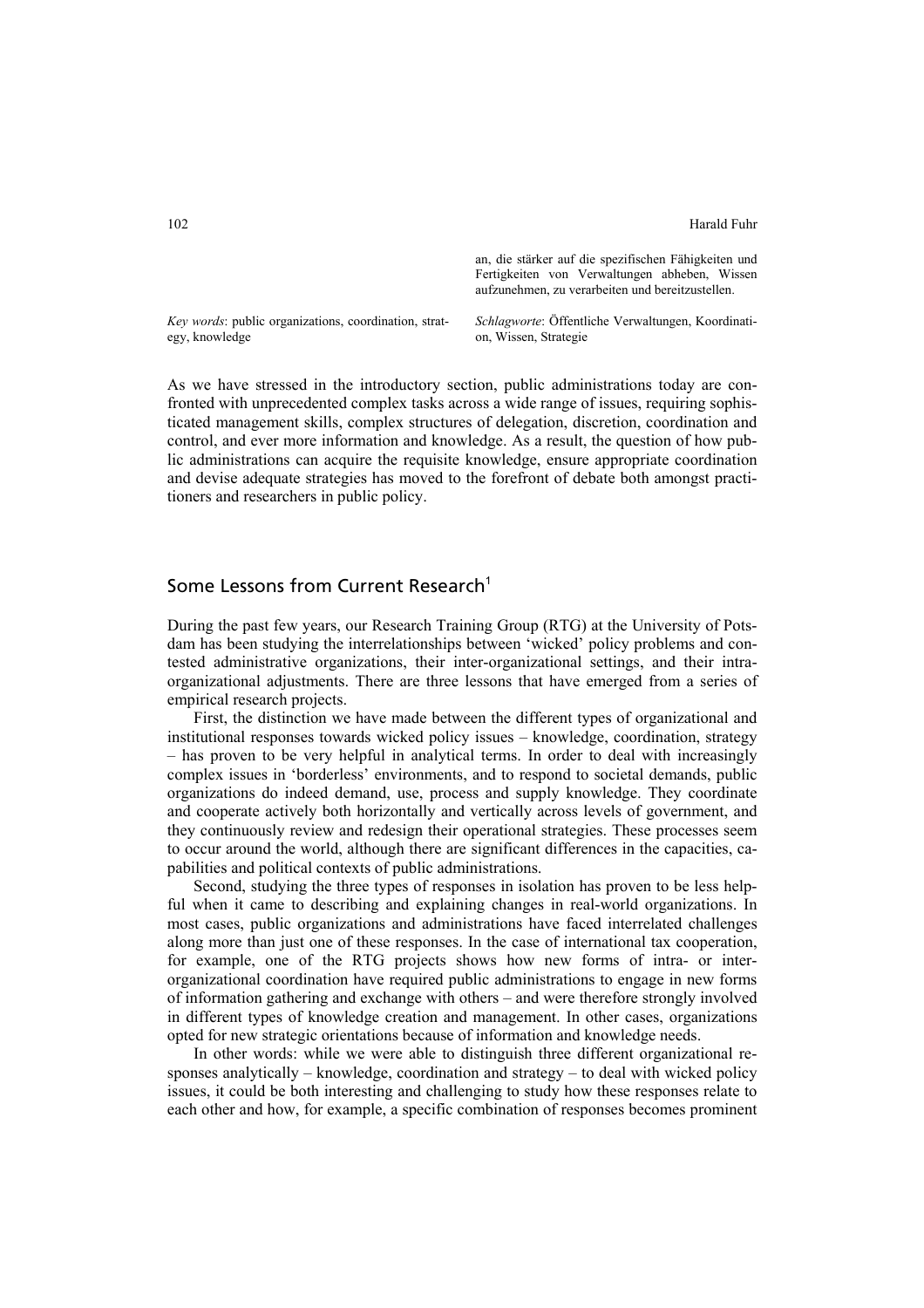## *Oke Bahnsen/Eric Linhart/Jale Tosun*

# Wer mit wem in der Energiepolitik? Eine Analyse des öffentlichen Diskurses über die Novelle des Erneuerbare-Energien-Gesetzes 2014

#### **Zusammenfassung**

Das Erneuerbare-Energien-Gesetz (EEG) stellt eine wesentliche Säule der Energiewende in Deutschland dar. An ihm werden Maßgaben und Zielvorstellungen deutscher Energiepolitik insgesamt sichtbar. Mithilfe einer Analyse des öffentlichen Diskurses um die EEG-Novelle 2014 zeigen wir auf, welche Akteure die öffentliche Deutungshoheit in der deutschen Energiepolitik besitzen, mit welchen Argumenten sie den Diskurs prägen und welche Akteure sich hierbei argumentativ nahe stehen. Daraus lassen sich folgende Erkenntnisse gewinnen: i) Der Diskurs wird von Parteien und politischen Institutionen dominiert; ii) die Novelle wird häufiger kritisiert als verteidigt; iii) ökonomische Argumente prägen den Diskurs deutlich stärker als ökologische, wobei iv) insbesondere die Verteilungswirkungen des EEG bemängelt werden; v) die Regierung als Unterstützerin der Reform ist weitgehend isoliert und bewertet auch intern die Reform nicht einheitlich.

*Schlagworte*: Erneuerbare-Energien-Gesetz, Energiepolitik, Diskursanalyse, advocacy coalitions, Interessengruppen

#### **Abstract**

*Advocacy coalitions in the German energy policy: A discourse analysis of the German Renewable Energy Act Amendment 2014*

The German Renewable Energy Act (EEG) is an essential pillar of the energy transition in Germany and reveals objectives of the overall German energy policy. This article analyses the public discourse on the German Renewable Energy Act Amendment 2014. This allows us to detect which actors predominantly impact the discussion and which arguments they use. Our main findings are: i) political parties and institutions dominate the discourse; ii) the Act is criticized more often than it is defended; iii) economically framed arguments occur much more often than ecological statements; iv) in particular, the distributive effects of the amended EEG 2014 are criticized very often; v) the government as supporter of the reform is largely isolated and split by internal discussions on its evaluation.

*Key words*: German Renewable Energy Act, energy policy, discourse analysis, advocacy coalitions, interest groups

### 1 Einleitung $1$

Zur Durchsetzung eigener Ziele ist für politische Akteure die Erlangung der öffentlichen Deutungshoheit über Themen von Relevanz (*Ullrich* 2008). Dies gilt für politische Parteien, die Politik nur unter erschwerten Bedingungen gegen die öffentliche Meinung betreiben können (*Manza/Cook* 2001) wie auch für Lobbygruppen, für die die Kommunikation mit der Öffentlichkeit zu den wichtigsten Methoden der Interessenvermittlung zählt (*von Alemann/Eckert* 2006). Verschiedene Autoren (*Sabatier* 1988; *Baumgartner u.a.* 2009)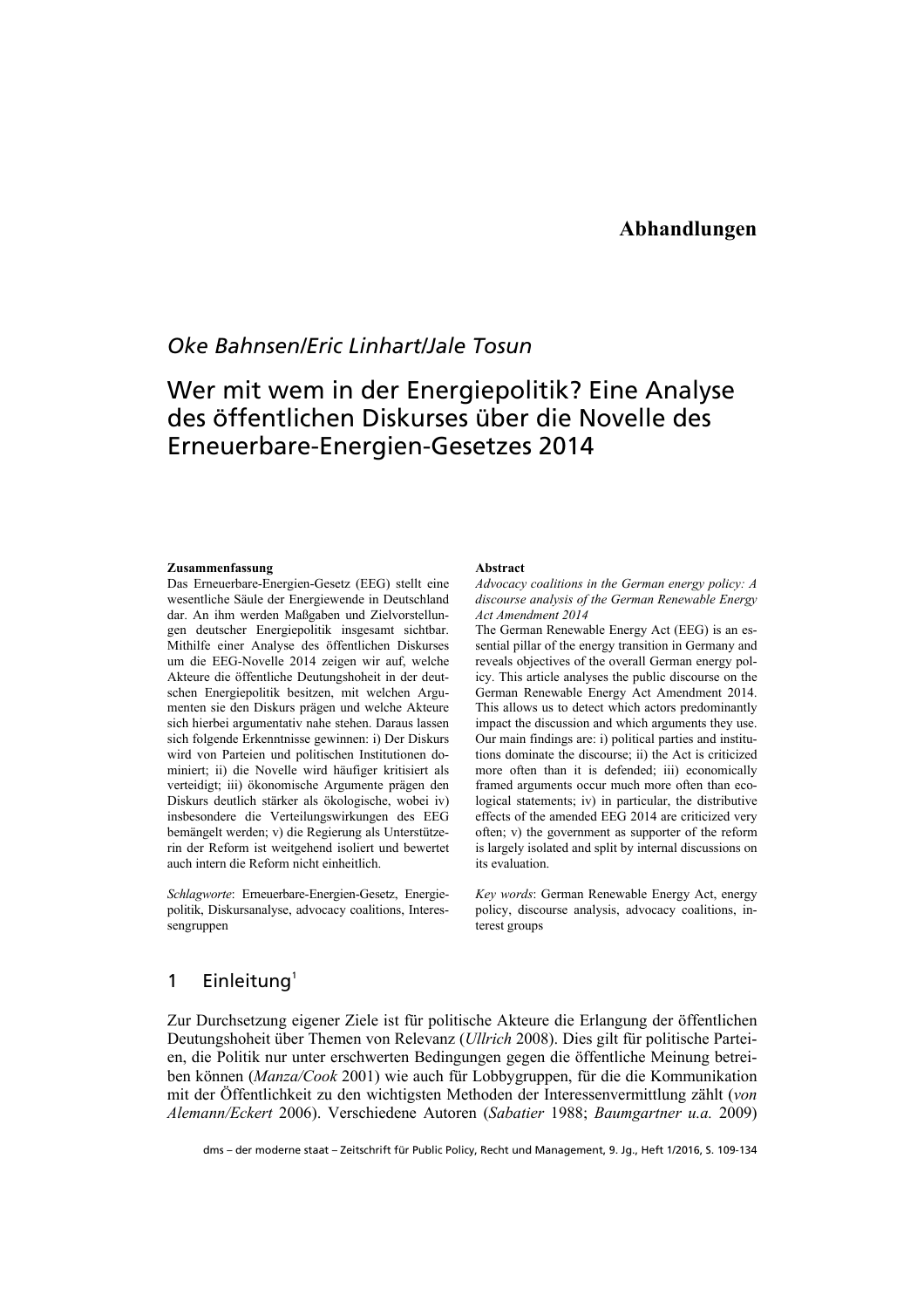weisen hierbei darauf hin, dass weniger Aussagen einzelner politischer Akteure wirkmächtig sind, sondern dass vor allem Akteursgruppen, die wechselseitig ihre Argumente stärken, wahrgenommen werden. *Klüver* (2012) hat dies für legislative Prozesse in der Europäischen Union bestätigt.

Trotz der Relevanz solcher Lobbyingkoalitionen (oder allgemeiner gesprochen – da nicht nur Lobbygruppen an solchen Koalitionen beteiligt sein müssen – von *advocacy coalitions*; vgl. *Sabatier* 1987, 1988) zur Erlangung der öffentlichen Deutungshoheit und damit mutmaßlich zur Politikbeeinflussung ist die Frage, welche Akteure oder Typen von Akteuren *advocacy coalitions* miteinander bilden, empirisch bisher unterforscht. Diese Lücke möchten wir mit unserem Aufsatz verkleinern und untersuchen argumentative Nähen politischer Akteure am Beispiel der Novelle des Erneuerbare-Energien-Gesetzes (EEG), die im Juni 2014 vom Bundestag beschlossen wurde und am 1. August 2014 in Kraft trat (*Kahl* 2015).

Das Politikfeld "Energie" und insbesondere die Novelle eignen sich aus verschiedenen Gründen hervorragend als Fallstudie. Erstens findet trotz des grundsätzlichen politischen Konsenses über die Notwendigkeit der Energiewende (*Mautz* 2012; *Jahn/Korolczuk*  2012; *Tosun/Fleig/Debus* 2015) nach wie vor eine Debatte über die Wirkungen des EEG statt (*Kahl/Bews* 2015), zuletzt wieder insbesondere vor dem Hintergrund der EEG-Novelle 2016. Der Ausbau von Erneuerbaren Energien (EE) hat im Zuge der Energiewende zu sozialen Spannungen geführt; vor allem der Ausbau der Windenergie führte zu Protesten (*Burningham/Barnett/Walker* 2015; *Tosun/Fleig/Debus* 2015), aber auch die Folgen verstärkter Biogasproduktion sind nicht unumstritten (*Herbes* u.a. 2014a; *Linhart/Dhungel* 2013). Die notwendige Bedingung eines kontroversen und in der Öffentlichkeit sichtbaren Gegenstands wird also erfüllt. Zweitens handelt es sich über die notwendige Bedingung hinaus um ein Thema von hoher politischer Relevanz. In einer Umfrage unter Landespolitikern schätzten diese die Energiepolitik als drittwichtigsten von 27 abgefragten Geschäftsbereichen ein, einzelne Parteien wie Bündnis 90/Die Grünen sogar als wichtigsten (*Linhart/Windwehr* 2012; S. 589, 592). Auch in der öffentlichen Diskussion kommt den Themen der kurz- und langfristigen Energieversorgung eine so große Bedeutung zu, dass sie zuweilen gar zum "zentralen Entscheidungsfeld für ganze Volkswirtschaften" (*Mast/Stehle/Krüger* 2010, S. 8) erklärt werden. Zumindest aber gelten sie als so relevant, dass sie Wahlausgänge mitbeeinflussen können (siehe etwa *Gabriel/Kornelius* 2011; *Gothe* 2011), sodass sich für politische Akteure ein Kampf um die Meinungshoheit lohnt. Drittens zeigen bisherige Analysen der öffentlichen Diskurse im Zusammenhang mit EE und fossilen Energieträgern für einzelne Branchen wie Biogas (*Herbes* u.a. 2014a, 2014b; *Linhart/Dhungel* 2013), Windenergie (*Bernhardt* 2013; *Gregorowius/Zepp* 2006) oder Fracking (*Tosun/Lang* 2016), dass zahlreiche Akteure auch aus angrenzenden Politikfeldern beteiligt sind, was eine sinnvolle Identifikation breiter *advocacy coalitions* über ein einzelnes Politikfeld hinaus erst ermöglicht. Der Diskurs zum EEG insgesamt wurde bisher hingegen noch nicht analysiert, sodass unser Beitrag viertens auch eine echte Forschungslücke darstellt. $^{2}$ 

Um unserer Fragestellung nachzugehen, legen wir zunächst die theoretischen Grundlagen, indem wir wesentliche Erkenntnisse der politischen Kommunikation darstellen und die von uns verwendete Methode der Diskursanalyse beschreiben (Abschnitt 2). Anschließend geben wir einen inhaltlichen Kurzüberblick über die Rolle der Energiewende in der deutschen Energiepolitik (Abschnitt 3). In Abschnitt 4 präsentieren und diskutieren wir unsere Ergebnisse, bevor wir in Abschnitt 5 mit einem kurzen Fazit schließen.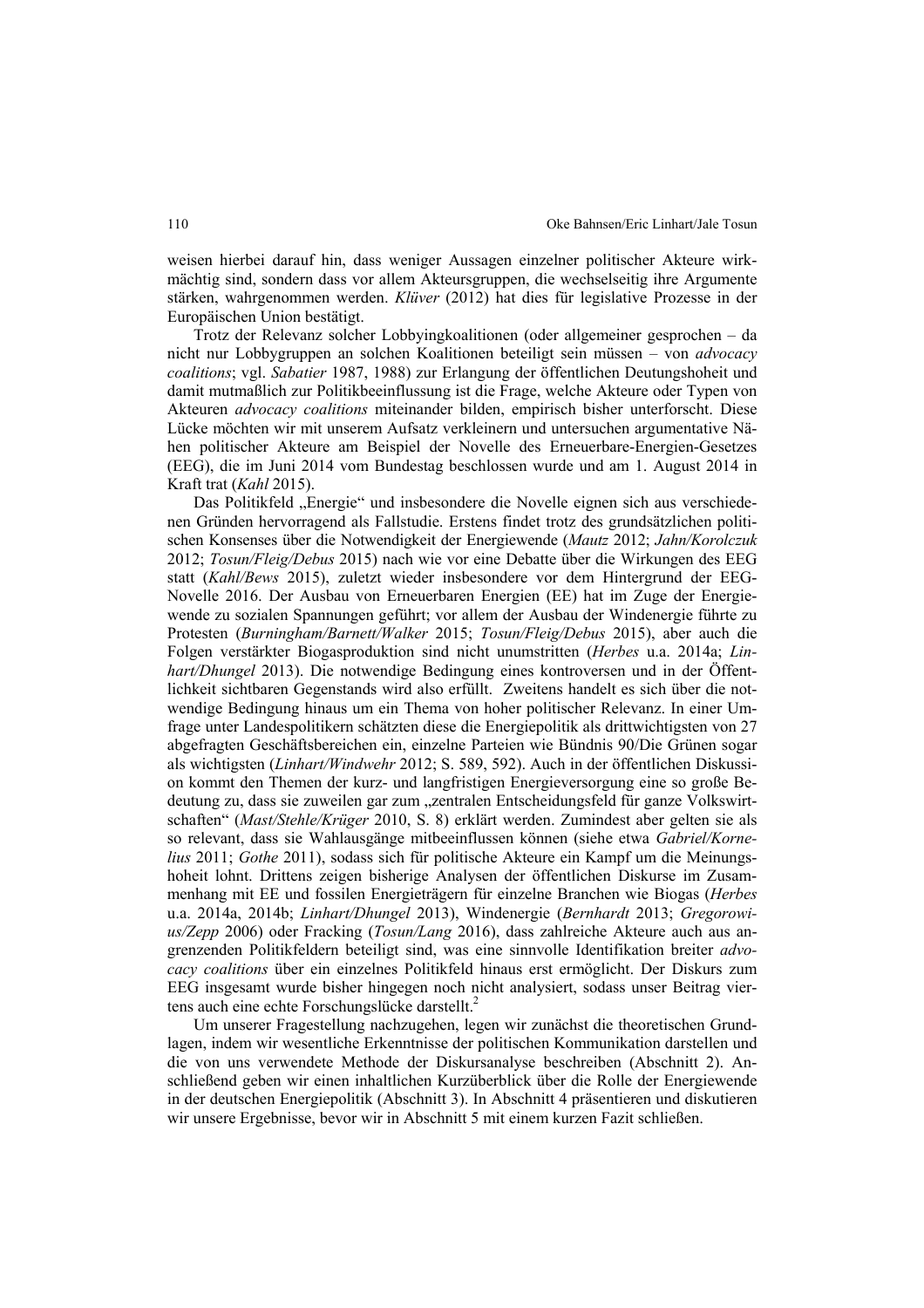### 2 Die Relevanz von Diskursen für den politischen Prozess

Die Prägung öffentlicher Diskurse ist für Kommunikatoren (etwa Parteien, politische Institutionen oder Interessengruppen) relevant, um Einfluss auf die Vermittler (Medienorganisationen) zu gewinnen und dadurch ihre Botschaft an den Rezipienten (politische Entscheider oder auch Wähler) zu bringen (*Vowe/Dohle* 2007; *Schulz* 2011). Für Parteien ist diese Form der politischen Kommunikation wichtig, um ihrem Machtanspruch öffentlich Ausdruck zu verleihen und Einfluss auf die Wähler wie auch auf den politischen Entscheidungsfindungsprozess zu gewinnen (*Klingemann/Voltmer* 1998; *Sarcinelli* 2011; *Jarren/Donges* 2011). *Langenbucher/Lipp* (1982, S. 232) sprechen gar von einem "kommunikativen Kontrollanspruch der Parteien". Parteien in Regierungsverantwortung nutzen politische Kommunikation darüber hinaus zur "Entscheidungsvorbereitung nach innen und außen" (*Gebauer* 1998, S. 464) wie auch zur Stabilisierung des Politikprozesses, indem für Regierungshandeln geworben wird (*Pfetsch* 1999). Medien als Kommunikationsarena werden von Parteien auch deshalb besonders geschätzt, weil ihren Aussagen eine größere Glaubwürdigkeit zugesprochen wird, als wenn sie direkt an den Rezipienten gerichtet werden (*Althoff* 2008, S. 103ff.).

Auch für andere politische Akteure wie Interessengruppen ist mediale Präsenz hochrelevant. Wenngleich das Spektrum möglicher Methoden der Interessendurchsetzung sehr breit ist (*von Alemann/Eckert* 2006, S. 6) und neben der Öffentlichkeit andere Adressaten wie Ministerien und Parlamente durchaus eine gewichtige Rolle spielen (siehe für einen Überblick *Sebaldt/Straßner* 2004), so bemerkt *von Beyme* bereits 1980, dass Versuche verbandlicher Einflussnahme in der Regel "vom Appell des Verbandes an die öffentliche Meinung begleitet" sind (*von Beyme* 1980, S. 155). Dies gilt verstärkt in "einer Zeit, in der politische Entscheidungen vor ihrer offiziellen Verabschiedung zunehmend öffentlich diskutiert werden" (*ohne Autor* 2007, S. 241). Auch *Speth* (2010, S. 13) weist darauf hin, wie wichtig es für Interessengruppen ist, ihre Standpunkte medial zu *framen*, "also die Art der Wahrnehmung eines Themas" zu bestimmen (siehe auch *Voss* 2010). Hierbei gehören eigene Pressemitteilungen und direkte Gespräche mit Journalisten zu den wichtigsten Methoden; die Fachpresse und die überregionale Tagespresse stellen zentrale Ansprechpartner dar (*Sebaldt* 1997, S. 321-324). Wie oben bereits erwähnt, ist dies am wirkmächtigsten, wenn Argumente und Forderungen in *advocacy coalitions* gemeinsam vorgetragen werden: "Besteht Einigkeit zwischen verschiedenen gesellschaftlichen Interessenvertretern, wird die Politik nur in den seltensten Fällen eine entgegengesetzte Regelung treffen" (*Bender/Reulecke* 2004, S. 166).

Da die Kommunikationsstrategie der starken Medienpräsenz jedoch nicht eigenständig gewählt werden kann, sondern im Gegenteil die Medien selbst bestimmen, welche Sichtweisen und Problemdeutungen Einzug in ihr Medium erhalten und damit als "Gatekeeper" (*White* 1950) fungieren, gibt eine Medienanalyse Aufschluss über den Erfolg eines Akteurs im "Kampf um Aufmerksamkeit" (*Jun* 2009) und damit über seine Meinungsmacht.

Um den Erfolg politischer Akteure zu medialem Zugang und argumentative Koalitionen dieser Akteure zu untersuchen, ist die Diskursanalyse eine geeignete Methode. Während der Diskursbegriff maßgeblich durch *Foucault* (1972) geprägt wurde und die Diskursanalyse ursprünglich als rein konstruktivistische Methode verwendet wurde, konzentriert sich die stärker empirisch ausgerichtete Analyse von Diskursen in der Regel darauf, die Positionen und das Einflusspotenzial von Akteuren und Akteurskoalitionen zu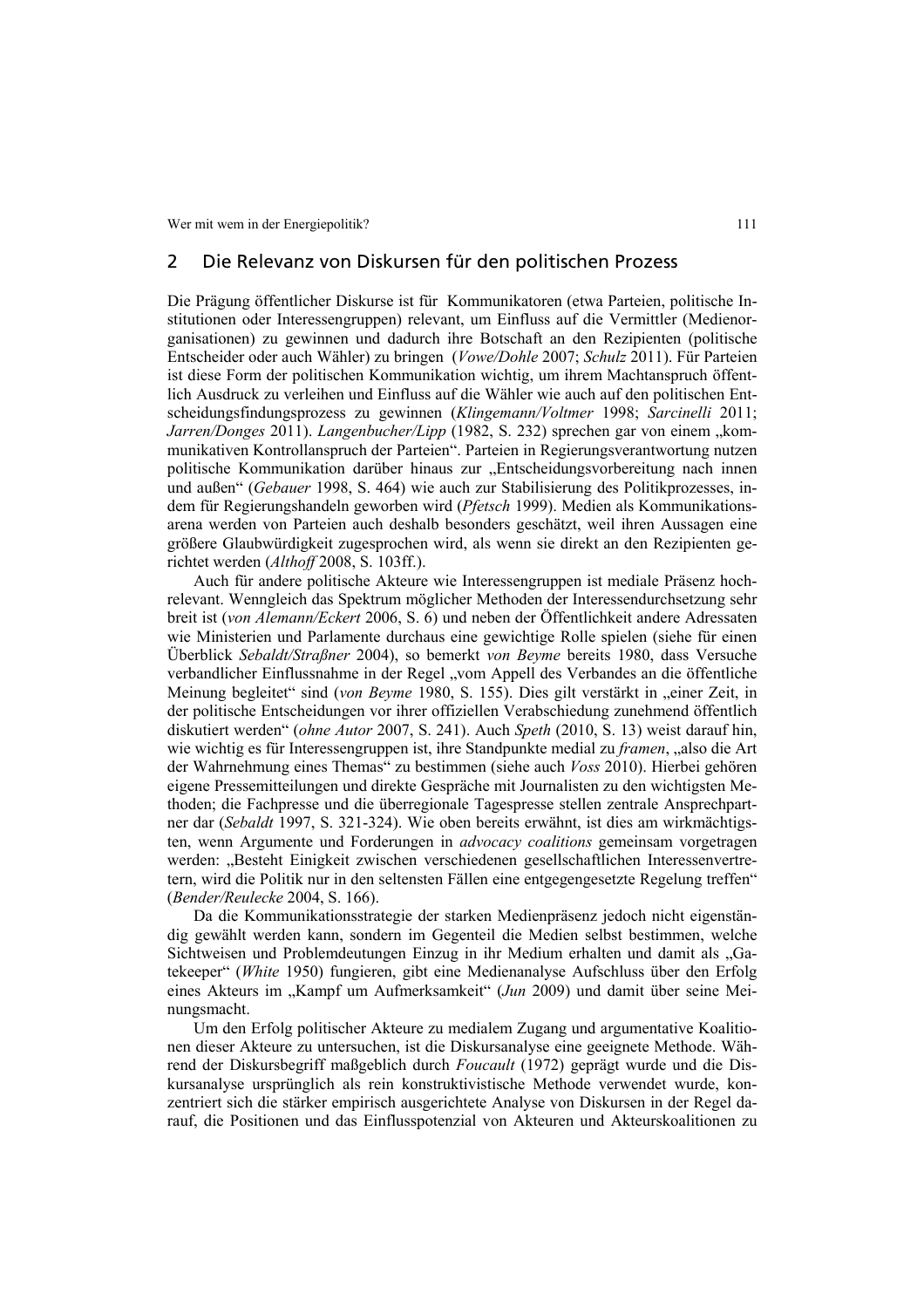## *Patrick Velte/Martin Stawinoga*

# Führt die Neuordnung der Berufsaufsicht und externen Qualitätskontrolle der Wirtschaftsprüfer nach dem APAReG zu einer erhöhten Prüfungsqualität?

#### **Zusammenfassung**

Die Ausgestaltung des Systems der externen Aufsicht und Qualitätskontrolle im Berufsstand der Wirtschaftsprüfer leistet einen wesentlichen Beitrag zur Reputation gesetzlich vorgeschriebener Abschlussprüfungen aufseiten der Öffentlichkeit. In diesem Kontext stellt sich die grundsätzliche Frage, ob die externe Qualitätskontrolle der Wirtschaftsprüfer im Sinne einer Selbstverwaltung verankert oder unter staatliche Aufsicht gestellt wird. Wenngleich das Prinzip der Selbstverwaltung des Berufsstands eine hinreichende Flexibilität und Expertise der Qualitätskontrolle gewährleistet, wurde die Unabhängigkeit und Glaubwürdigkeit dieser externen Überwachungstätigkeit in jüngerer Zeit zunehmend in Frage gestellt. Als Reaktion auf den Abschluss der europäischen Prüferreform im Jahre 2014 wurde zum Ende des Jahres 2015 auf nationaler Ebene eine weitreichende Anpassung der präventiven und anlassbezogenen Berufsaufsicht durch das Abschlussprüferaufsichtsreformgesetz (APAReG) vorgenommen. Prüfungsgesellschaften, die Unternehmen des öffentlichen Interesses nach § 319a HGB prüfen, werden durch eine neue Abschlussprüferaufsichtsstelle (APAS) beim Bundesamt für Wirtschaft und Ausfuhrkontrolle (BAFA) überwacht. Kontrovers diskutiert wird, welche Ausstrahlungswirkungen auch auf Nicht-§ 319a HGB-Mandate bzw. mittelständische Prüfungsgesellschaften zu erwarten sind. Der vorliegende Aufsatz geht nach einer agency-theoretischen Fundierung und einer Analyse der normativen Entwicklung auf die empirische Prüfungsforschung am US-amerikanischen Kapitalmarkt zur ökonomischen Wirkung von Untersuchungen des Public Company Accounting Oversight Board (PCAOB) ein. Ferner

#### **Abstract**

*Does the reorganization of auditor oversight and external quality control in Germany according to the APAReG lead to increased audit quality?* 

The design of the external inspections and quality control of auditing process contributes to the credibility of statutory annual audits. The external inspection can be basically conducted either in form of self-administration or take place under a regulatory oversight. Although the self-administration is characterized by a considerable level of flexibility, the independence and credibility of the external oversight has been recently questioned. As a reaction to the European audit reform the German legislator has changed the national auditing regulation in December 2015 and implemented an independent state supervision authority, which especially oversees the auditing process of public interest entities (PIEs). Auditors entrusted with the assurance of PIEs are subject to the supervision by the newly implemented authority (so called Abschlussprüferaufsichtsstelle – APAS) organized under the German Federal Office for Economic Affairs and Export Control. One of the main issues under discussion is the spillover effect of this regulatory reform on the external oversight of the assurance of non-PIEs. Based upon the agency theory this article investigates, how this European regulatory reform has been transformed into the national auditing regulation in Germany and includes the results of the empirical audit research for the USamerican Public Company Accounting Oversight Board (PCAOB). Under special consideration of commensurability several selected aspects of the auditor oversight regulation reform will be discussed.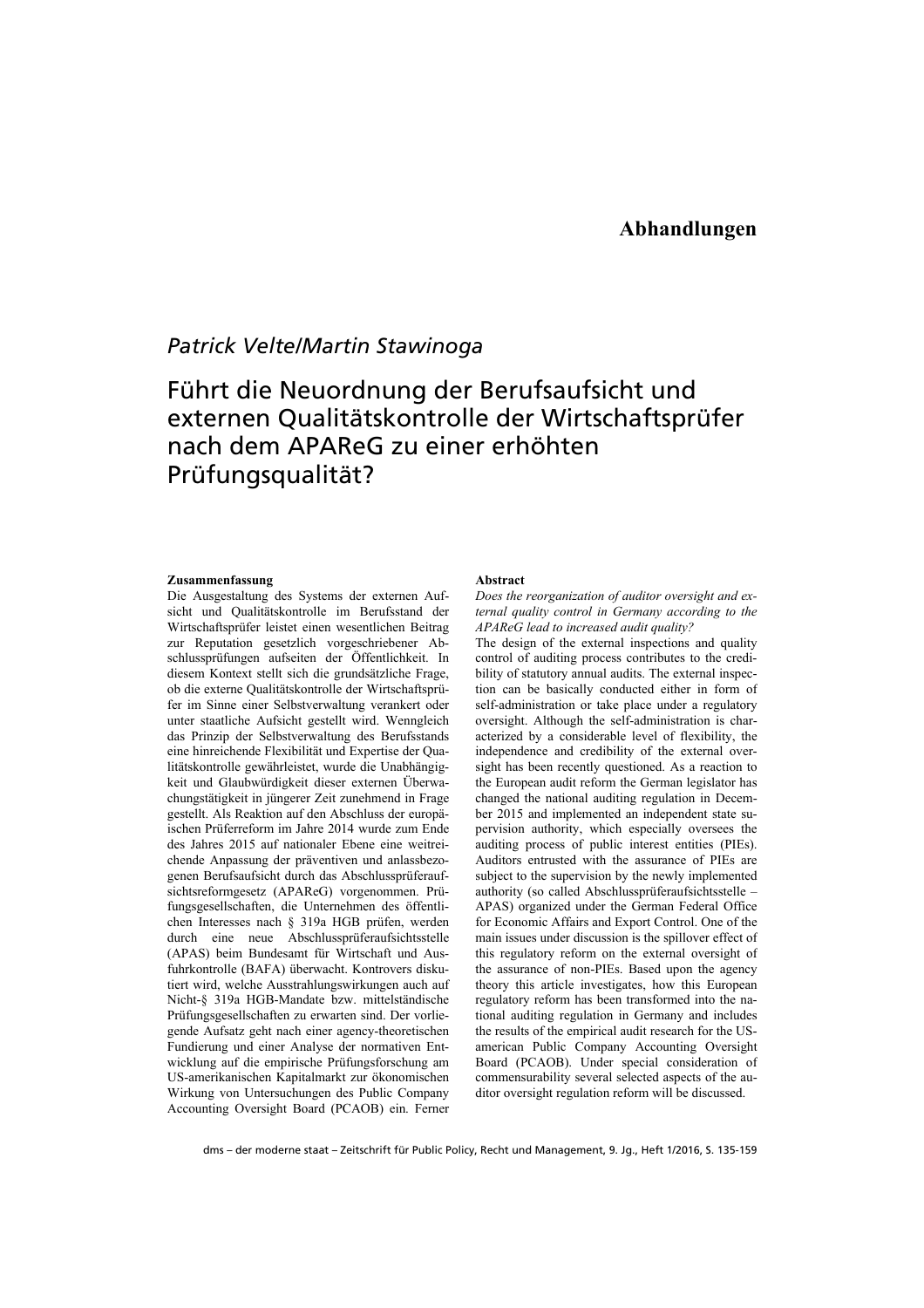werden ausgewählte Regulierungen der präventiven und anlassbezogenen Berufsaufsicht nach dem APAReG kritisch vor dem Hintergrund der Verhältnismäßigkeit gewürdigt.

*Schlagworte:* Wirtschaftsprüfung, Abschlussprüferaufsicht, Staatliche Regulierung, Prüfungsqualität

*Key words:* Auditing, auditor oversight system, government oversight, audit quality

### 1 Einleitung

Seit der Einführung der gesetzlichen Abschlussprüfung in Deutschland ist diese aufgrund ihrer Öffentlichkeitsfunktion durch eine staatliche Einflussnahme charakterisiert. Ausfluss ist die verpflichtende Beurteilung der Rechnungslegung mittelgroßer und großer Kapitalgesellschaften und ihnen gesetzlich gleichgestellten Unternehmen (z.B. kapitalistische Personenhandelsgesellschaften, Genossenschaften) durch den Berufsstand der Wirtschaftsprüfer. Diese Vorbehaltsaufgabe der Wirtschaftsprüfer soll zum einen das Vertrauen der Öffentlichkeit in die Rechnungslegung erhöhen und zum anderen durch die Zusammenfassung und Beurteilung des Prüfungsergebnisses in einem Bestätigungsvermerk (uneingeschränkt, eingeschränkt, versagt) eine Signalwirkung zur Sicherstellung einer angemessenen Prüfungsqualität erzeugen.

Wenngleich die gesetzliche Abschlussprüfung die Qualität der Rechnungslegung positiv beeinflusst, besteht aus Sicht der Principal-Agent-Theorie das Risiko von Interessenkonflikten zwischen Abschlussprüfer und Kapitalmarkt. Daher kommt dem System der externen Berufsaufsicht eine zentrale Bedeutung zu (vgl. zur Notwendigkeit *Marten/ Maccari-Peukert/Ratzinger-Sakel* 2012, S. 969f.; *Paulitschek* 2009, S. 73ff.). Konzeptionell kann die externe Qualitätssicherung im Sinne einer Selbstverwaltung des Berufsstands ausgestaltet oder unter staatliche Aufsicht gestellt werden.

Die externe Aufsicht über den Berufsstand der Wirtschaftsprüfer war in Deutschland bislang primär durch das Prinzip der Selbstverwaltung geprägt, welche insbesondere durch die Wirtschaftsprüferkammer (WPK) wahrgenommen wurde. Durch die Selbstverwaltung konnte eine angemessene Flexibilität bei der Fortentwicklung der Wirtschaftsprüfung, die in Deutschland eine freiberufliche Tätigkeit darstellt, gewährleistet werden. Wenngleich diese Berufsstandsvertretung der Rechtsaufsicht durch das Bundesministerium für Wirtschaft und Energie (BMWi) untersteht und die Wirtschaftsprüfer bis Juni 2016 durch die Abschlussprüferaufsichtskommission (APAK) beaufsichtigt werden, wurde die Durchführung von externen Qualitätskontrollen durch dem Berufsstand angehörende Prüfer (sog. Peer Reviews) seit der letzten Finanzkrise 2008/09 auf europäischer Ebene zunehmend kritisiert.

Vor diesem Hintergrund ist nach dem Abschluss der europäischen Reform der Abschlussprüfung (vgl. *Richtlinie 2014/56/EU* 2014, L 158/196ff. sowie *Verordnung 537/2014* 2014, L 158/77ff.) eine staatliche Prüferaufsicht bei der Prüfung von Unternehmen von öffentlichem Interesse (sog. Public Interest Entities – PIEs) zwingend. Die Mitgliedstaaten der Europäischen Union müssen die europarechtlichen Vorgaben bis Juni 2016 in nationales Recht transformieren. Der deutsche Bundestag und Bundesrat haben am 03.12. und 18.12.2015 das Abschlussprüferaufsichtsreformgesetz (APAReG) verabschiedet (vgl. *APAReG* 2015, S. 1ff.; überdies *Boerner/Zwirner* 2016, S. 90; *Hundt* 2016, S. 91). Neben dem APAReG führt die EU-Reform der Abschlussprüfung auch zu zahlrei-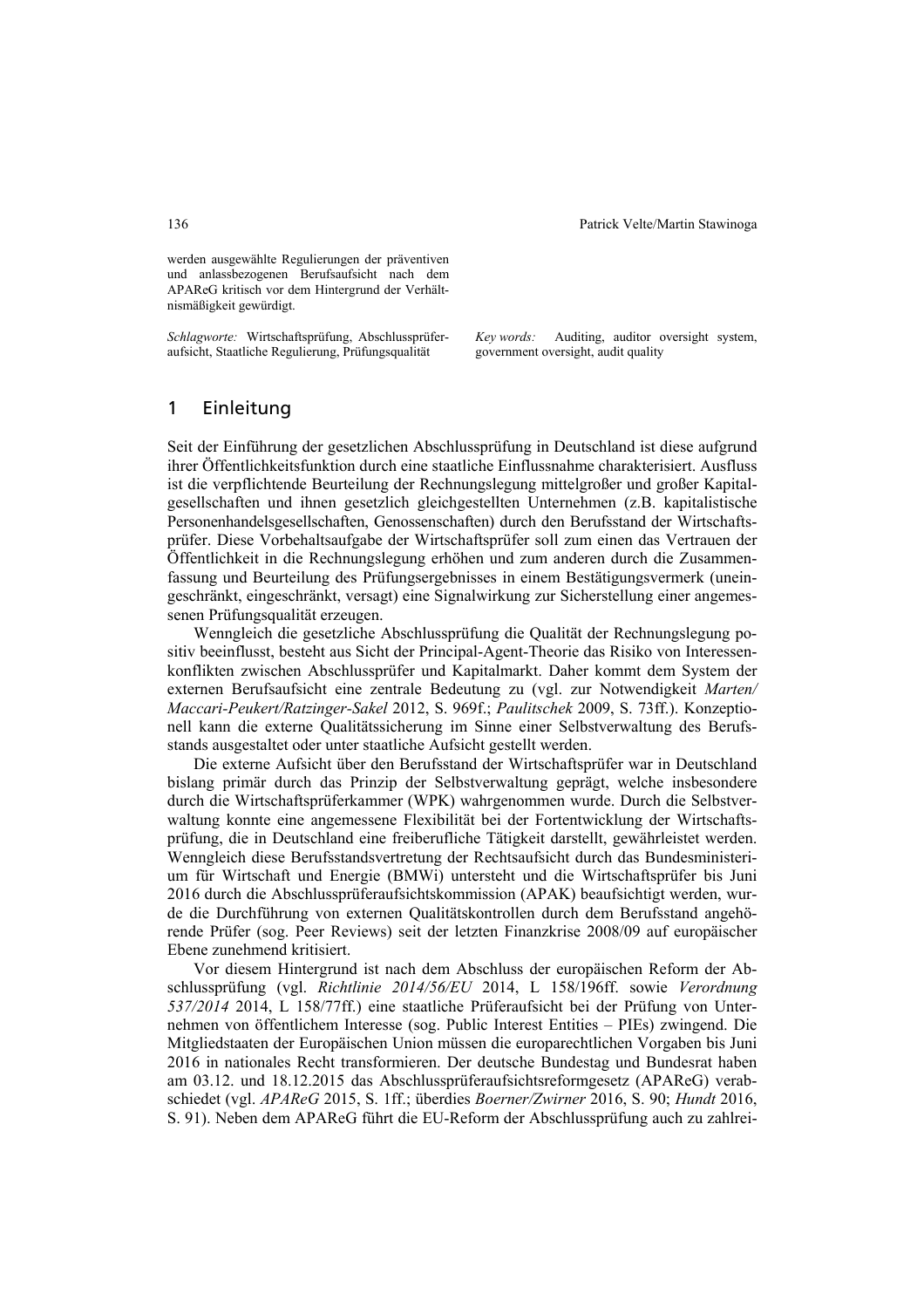chen Anpassungen des deutschen Gesellschafts- und Handelsrechts, die wiederum Gegenstand des geplanten Abschlussprüfungsreformgesetzes (AReG) sind (z.B. Einführung einer externen Rotation, Trennung von Prüfung und Beratung; vgl. hierzu auch *Hoffmann* 2016, S. M5; *Lanfermann* 2016, S. 29ff.; *Oser* 2016, S. I; *Velte* 2015, S. 482ff.).

Zentrale Aspekte des APAReG sind die Abschaffung der Abschlussprüferaufsichtskommission (APAK) zugunsten einer unabhängigen Abschlussprüferaufsichtsstelle (APAS), die beim Bundesamt für Wirtschaft und Ausfuhrkontrolle (BAFA) angesiedelt wird. Des Weiteren wird diese Behörde anlassbezogen sowie anlassunabhängig Inspektionen hinsichtlich der Qualitätssicherungssysteme bei Wirtschaftsprüfern oder Prüfungsgesellschaften mit PIE-Mandaten durchführen.

Der vorliegende Beitrag greift diese aktuelle und kontrovers diskutierte Themenstellung auf und verdeutlicht auf der Grundlage einer Erörterung zentraler Reformvorschläge des APAReG, inwiefern die Aufsicht und externe Qualitätskontrolle beim Berufsstand der Wirtschaftsprüfer ausgestaltet sein wird. Hierbei wird deutlich, dass sich die europäische Reform der Abschlussprüfung stark an den im Jahr 2002 durch den Sarbanes-Oxley Act (SOA) (vgl. *Sarbanes-Oxley Act* 2002, 116 Stat. 745ff.) erlassenen US-Regulierungen zur Berufsaufsicht orientiert (insbesondere die Einrichtung des sog. Public Company Oversight Board – PCAOB; vgl. hierzu *Gabor* 2006, S. 48ff.). Der derzeitige Erkenntnisstand der US-amerikanischen empirischen Prüfungsforschung wird im Bereich der Abschlussprüferaufsicht schwerpunktmäßig dahingehend untersucht, inwiefern die behördliche Überwachungstätigkeit (sog. PCAOB-Inspections) mit einer Steigerung der Prüfungsqualität in Verbindung steht (vgl. hierzu auch *Abernathy/Barnes/Stefaniak* 2013, S. 30ff.). Schließlich wird die Transformation der EU-Vorgaben durch das APAReG dargestellt und kritisch gewürdigt. Die Analyse erfolgt hierbei unter dem Blickwinkel der Verhältnismäßigkeit der Reformmaßnahmen aus Sicht des Berufsstands. Der europäische Prüfungsmarkt für PIEs ist seit vielen Jahren hochkonzentriert und wird von den sog. Big Four-Prüfungsgesellschaften dominiert. Ausfluss dieser Anbieterkonzentration sind negative Preisentwicklungen für Prüfungsleistungen, die unter dem Stichwort "Low Balling" diskutiert werden und die Prüfungsqualität beeinträchtigen können. Die EU wollte mit der Verabschiedung der modifizierten Achten EG-Richtlinie und der neuen Verordnung im Jahre 2014 einen weiteren Marktaustritt von mittelständischen Praxen verhindern. Gerade in EU-Mitgliedstaaten, wie Deutschland, mit ausgeprägten mittelständischen Gesellschaften (z.B. mittelgroße GmbHs), die gleichzeitig der externen Pflichtprüfung unterliegen, steht die Verlagerung der Selbstverwaltung hin zu einer Staatsaufsicht mit wesentlichen Auswirkungen auf die Mandatsstruktur der Prüfungsgesellschaften in Verbindung.

### 2 Agency-theoretische Fundierung der Berufsaufsicht und externen Qualitätskontrolle

Die ökonomische Notwendigkeit der Abschlussprüfung lässt sich durch eine Vielzahl von theoretischen Erklärungsansätzen darlegen. Vorwiegend wird in der Prüfungsforschung auf die Principal-Agent-Theorie abgestellt (vgl. einstufig *Ross* 1973, S. 134ff.; *Jensen/ Meckling* 1976, S. 305ff.; doppelstufig *Tirole* 1986, S. 181ff.). Die klassischen Agency-Konflikte zwischen Management und Kapitalmarkt (Informationsasymmetrien und Interessenkonflikte) sollen durch die Tätigkeit des Abschlussprüfers reduziert werden (vgl.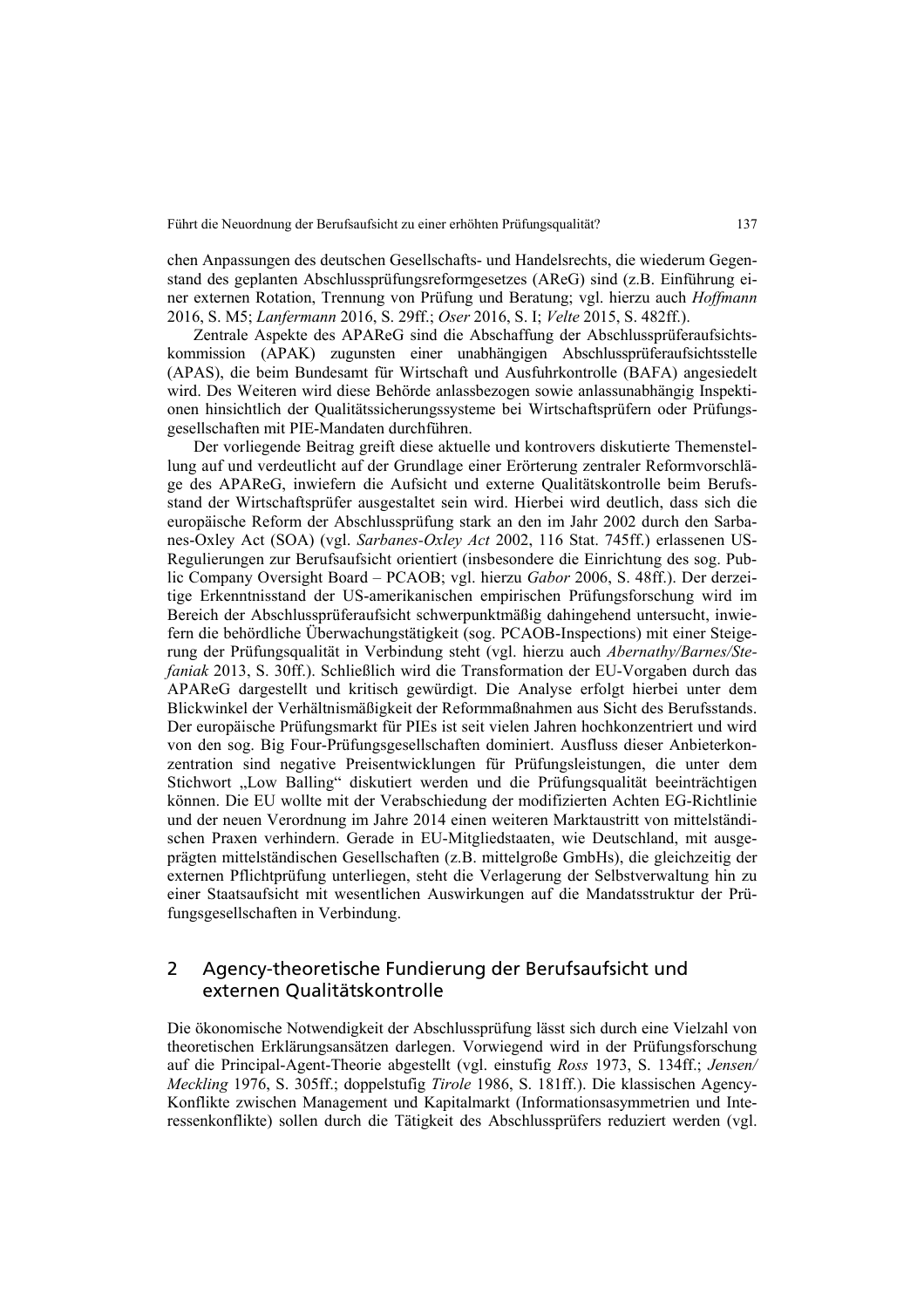## *Sybille Stöbe-Blossey*

# Kooperation in der Sozialpolitik: Koordinationsmechanismen an den Schnittstellen von Politikfeldern

#### **Zusammenfassung**

Der politischen Forderung nach rechtskreisübergreifender Zusammenarbeit in der Sozialpolitik liegt die Intention zugrunde, die Kooperation zwischen den beteiligten Institutionen bei der Bearbeitung komplexer Probleme zu verbessern, um die Problemlösungskapazität zu steigern. Eine entscheidende Funktion wird dabei der lokalen Ebene zugewiesen, was mit der – impliziten oder explizit formulierten – Erwartung verbunden ist, dass die örtlichen Verwaltungseinheiten in der Lage sind, die politisch intendierte Verknüpfung der Leistungen unterschiedlicher Systeme zu realisieren. Dieser Beitrag thematisiert die Koordinationsmechanismen, die dabei empirisch beobachtbar sind, anhand von Schnittstellen zwischen Aufgaben der Jugendhilfe und der Arbeitsmarktpolitik. Er unterscheidet vier Mechanismen – wechselseitiges Lernen, positive und negative Koordination, Intervention in andere Politikfelder – und fragt nach ihrer Bedeutung für die Entwicklung einer integrierenden Kooperation im Sinne einer gemeinsamen Maßnahmenplanung und abgestimmten Fallbearbeitung.

*Schlagworte:* Rechtskreisübergreifende Zusammenarbeit, Sozialpolitik, Lokale Verwaltung, Politikfeldanalyse, Koordinationsmechanismen

#### **Abstract**

*Cooperation in Social Policy: Coordination Mechanisms at the Interfaces of Policy Fields* 

In social policy, the political request for crosssectoral collaboration is motivated by the intention to improve the cooperation of the implied institutions in order to foster their problem-solving capacity. A key function is assigned to the local institutions with the implicit or explicit expectation that the respective administrative units are capable to implement the politically intended cross-linking of their contributions. This paper focuses on the coordination mechanisms that can be observed empirically, based on the example of interfaces between tasks of youth welfare and labor market policies. It distinguishes four mechanisms – mutual learning, positive and negative coordination, intervention in other policy fields – and deals with their effects on the emergence of an integrated cooperation in terms of joint action plans and a coordinated case management.

*Key words:* cross-sectoral cooperation, social policy, policy field, local administration, policy analysis, coordination mechanisms

### 1 Einleitung

Komplexe gesellschaftliche Probleme erfordern oft Lösungsbeiträge aus mehreren Politikfeldern und berühren die Zuständigkeit von unterschiedlichen Institutionen. Forderun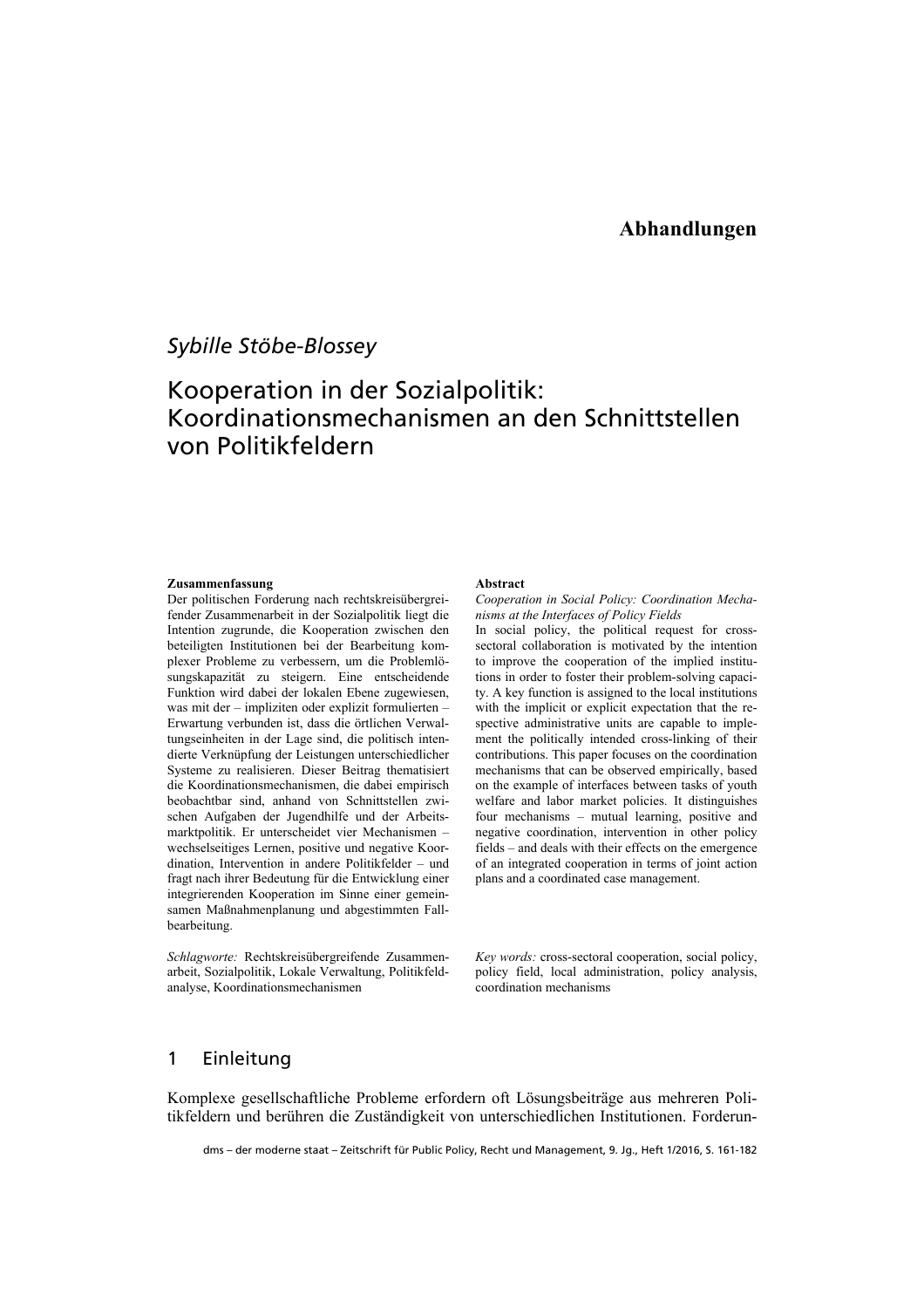gen nach Kooperation sind daher in der politischen Diskussion allgegenwärtig, bleiben aber oft allgemein und unkonkret. Dieser Beitrag analysiert anhand von Beispielen rechtskreisübergreifender Zusammenarbeit in der Sozialpolitik empirisch beobachtbare Koordinationsmechanismen und geht der Frage nach, wie sie sich auf die Entwicklung von Kooperation im Sinne der gemeinsamen Lösung von komplexen Problemen auswirken.

Schnittstellen zwischen institutionellen Zuständigkeiten werden vielfach im Verwaltungsvollzug bearbeitet. Große Hoffnungen werden dabei immer wieder in den Aufbau von lokalen Kooperationsstrukturen gesetzt, welche dazu führen sollen, dass auf der operativen Ebene eine abgestimmte Planung von Maßnahmen und eine Zusammenarbeit bei dem Management von Einzelfällen erfolgen. Die beteiligten Institutionen sind jedoch oft in unterschiedlichen Politikfeldern verankert und unterliegen jeweils spezifischen Regelungsstrukturen und Handlungslogiken. Bei der Bearbeitung von Schnittstellenproblemen treffen sie zum einen auf in Gesetzen oder Förderprogrammen verankerte Impulse zur Kooperation. Diese Vorgaben bilden Rahmenbedingungen für lokale Strategien und die Arbeit auf der operativen Ebene, sind jedoch oft unbestimmt formuliert. Zum anderen müssen die örtlichen Verwaltungseinheiten im Zusammenwirken Lösungen suchen, die im Gesetz nicht unbedingt definiert sind.

Bislang ist wenig darüber bekannt, welche Faktoren zur Initiierung und Stabilisierung der politisch intendierten Kooperation beitragen und wie die entsprechenden Impulse von der Verwaltung verarbeitet werden. An diesem Forschungsdesiderat setzt dieser Beitrag an. Den Hintergrund bildet eine durch Auswertungen der fachpolitischen Diskussion ergänzte Sekundäranalyse von Entwicklungs- und Evaluationsprojekten, in denen Möglichkeiten einer systematischen Verknüpfung von Arbeitsmarkt- und Jugendhilfeleistungen auf lokaler Ebene thematisiert wurden.<sup>1</sup> Diese Sekundäranalyse fokussiert exemplarisch zwei Fallkonstellationen, nämlich die Situationen von Alleinerziehenden bei der beruflichen Integration und von Jugendlichen beim Übergang von der Schule in Ausbildung und Beruf. Ziel des Beitrages ist es, empirisch auffindbare Koordinationsmechanismen zu identifizieren und ihre Bedeutung für die Entwicklung von kooperativen Lösungen zu analysieren.

Im Folgenden wird zunächst auf die Implikationen der Debatte um rechtskreisübergreifende Zusammenarbeit für die lokalen Institutionen eingegangen (1). Als Grundlage für die weitere Analyse werden dann Mechanismen sektoraler Politikverflechtung erörtert (2) und im Hinblick auf ihre Bedeutung für die Bearbeitung der beiden ausgewählten Fallkonstellationen anhand von empirischen Beispielen diskutiert (3). Auf dieser Basis werden Schlussfolgerungen über die Wirkungen unterschiedlicher Koordinationsmechanismen abgeleitet (4).

### 2 Die Etablierung rechtskreisübergreifender Zusammenarbeit als Aufgabe lokaler Institutionen

Die Forderung nach Kooperation trifft in der Sozialpolitik auf ein differenziertes Spektrum von Hilfesystemen, das sich bspw. in der Existenz von zwölf Sozialgesetzbüchern (SGB I bis XII) und einer Spezialisierung von institutionellen Zuständigkeiten in der Implementierung widerspiegelt. In den vergangenen Jahrzehnten sind für die einzelnen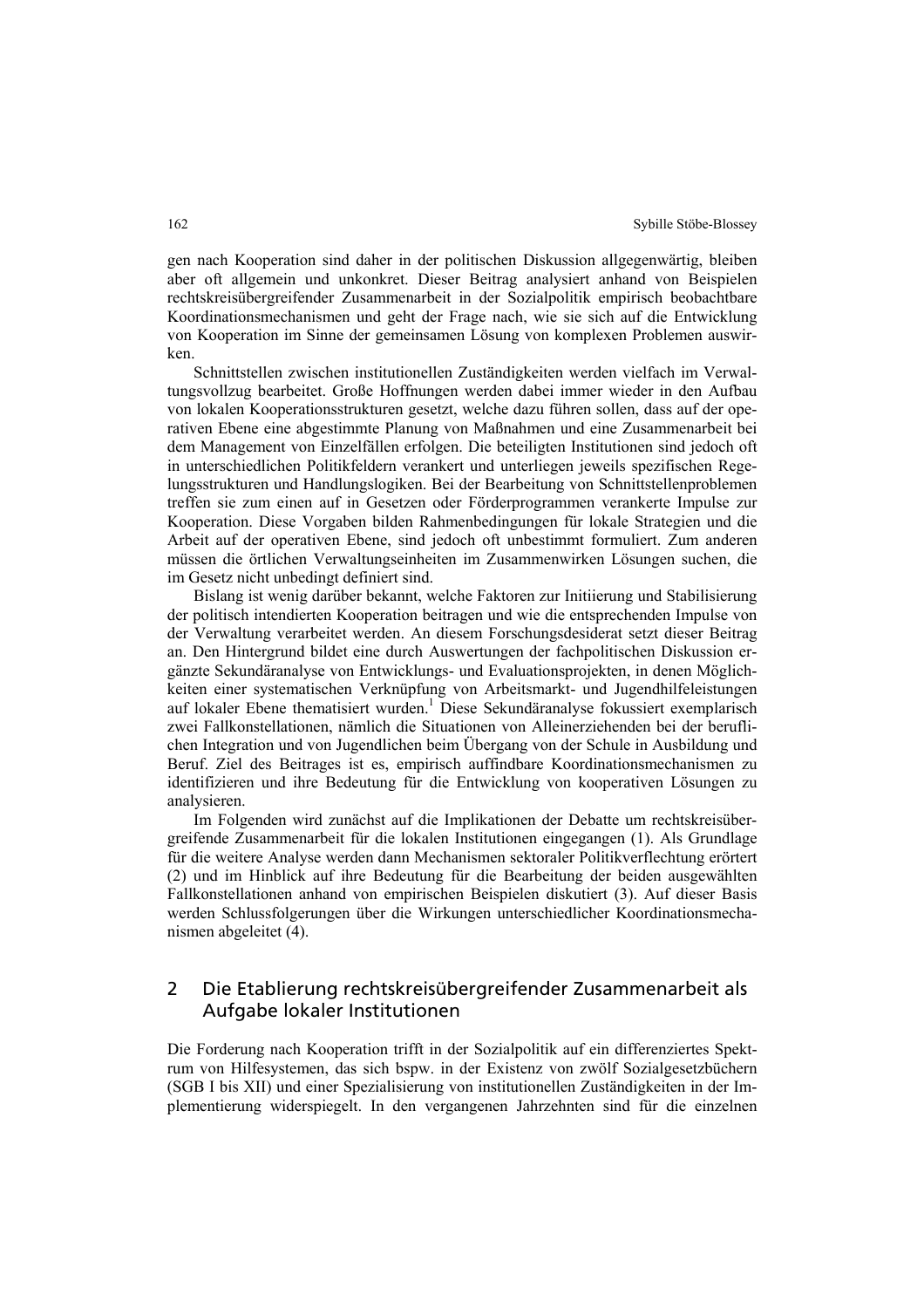### **Abhandlungen**

## *Nicolai Dose/Leon Arvid Lieblang*

# Genügt die PKW-Maut den eigenen Ansprüchen?

### Eine Folgenabschätzung des Infrastrukturabgabengesetzes

#### **Zusammenfassung**

Mit dem *Infrastrukturabgabengesetz* wurde eines der umstrittensten Vorhaben der laufenden Legislaturperiode verabschiedet. Während vor allem der Bundesminister für Verkehr und digitale Infrastruktur, Alexander Dobrindt, in ihm eine Möglichkeit zur europarechtskonformen Ausweitung der Nutzerfinanzierung deutscher Fernstraßen sieht, rief das Gesetz national und europaweit viel Kritik hervor, die sich vor allem auf die fehlende Europarechtskonformität bezieht. Denn mit der Maut würden Ausländer ungerechtfertigt benachteiligt.

Die Kritik an dem Gesetz sollte jedoch auch andere Aspekte systematisch in den Blick nehmen. An diesem Punkt setzt der vorliegende Beitrag an: Auf der Grundlage eines problemorientierten Ansatzes der Gesetzesfolgenabschätzung wird zunächst die Steuerungskonzeption des Gesetzes herausgearbeitet. Sie ist Ausgangspunkt für eine umfassende Analyse der intendierten Wirkungen und nichtintendierten Nebenfolgen. Das Ergebnis der Analyse ist eindeutig: Neben der zweifelhaften Europarechtskonformität werden insbesondere der unzureichende Problemlösungsbeitrag des Gesetzes (Generierung von geringen zusätzlichen Mitteln bei hohem Aufwand und gemessen an der Abnutzung der Straßen übermäßige Belastung von PKW-Haltern) sowie erhebliche Nebenwirkungen (Ausweichverkehr und möglicher Kaufkraftverlust in grenznahen Regionen) benannt. Der Beitrag schließt mit Verbesserungsvorschlägen.

*Schlagworte*: Maut, staatliche Steuerung, Problemorientierung, Gesetzesfolgenabschätzung, Evaluation

#### **Abstract**

*Does the highway toll for passenger cars meet its own aspiration? An impact assessment of the infrastructure charge law* 

With the *infrastructure charge law*, one of the most controversial projects of the current legislative period has been adopted. In the perception of the German Federal Minister for Transport and Digital Infrastructure, Alexander Dobrindt, the charge is a possibility to increase the user-related financing of highways that is in conformity with European law. However, in Germany as well as throughout Europe this has been criticized harshly because the toll would especially harm foreign car drivers.

This critique should not distract from additional critical aspects of the law. The following article aims to focus on this issue: Based on a problem – oriented approach of impact assessment, the impact model of the law is going to be identified as a first step. It is the basis for a comprehensive analysis of intended impacts and unintentional side effects. As a result, the low potential of the law for problem-solving (generation of little funds with high effort and, measured by the wear and tear of the highways, a disproportional financial burden on the registered owners of cars) and considerable side effects (traffic evasion and possible losses of consumer demand in regions close to the border) are criticized. The paper concludes with suggestions for improvement.

*Key words*: Toll, governmental steering and control, problem orientation, impact assessment, evaluation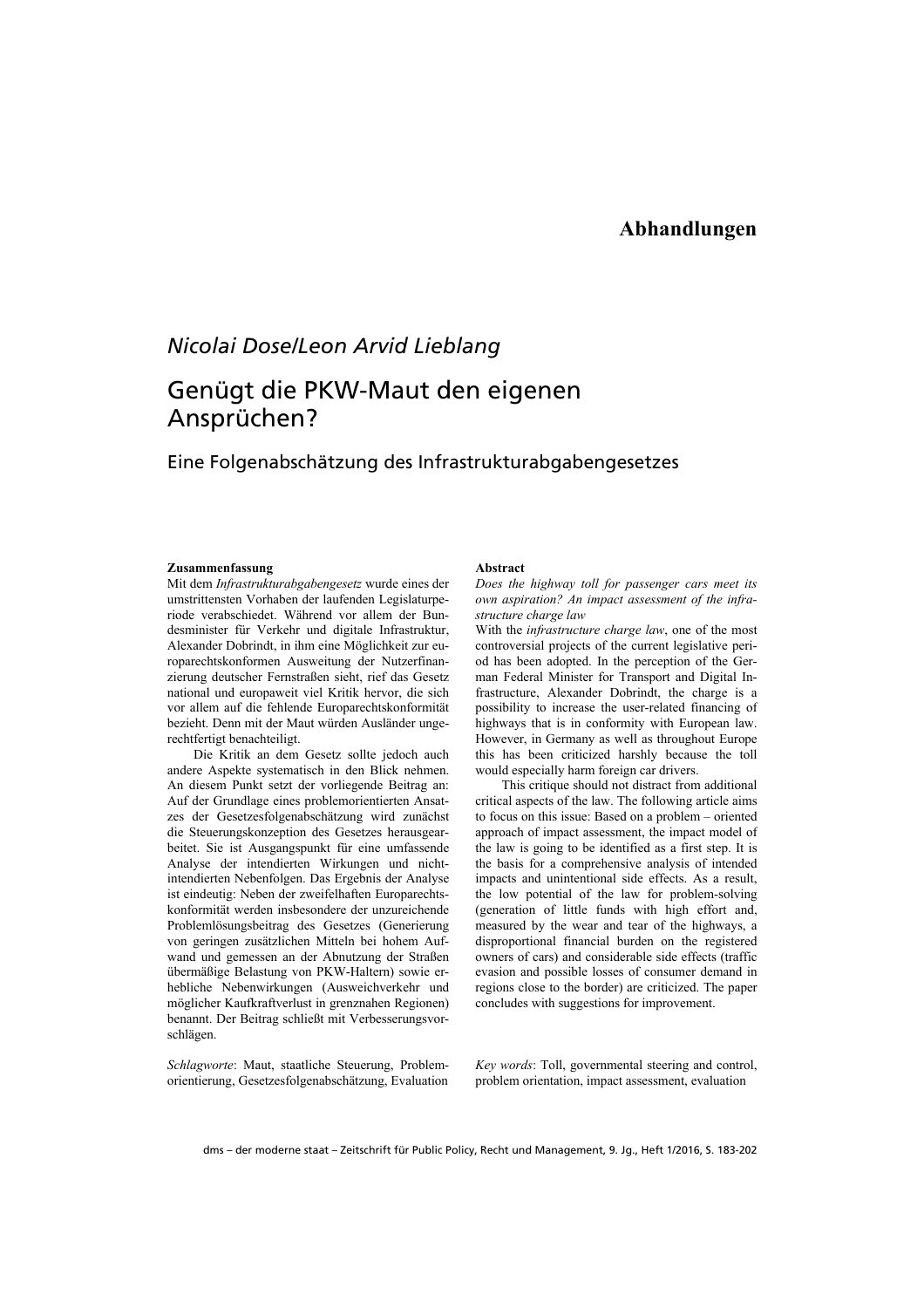### 1 Einleitung

Die Verkehrsinfrastruktur ist Voraussetzung für die wirtschaftliche Leistungsfähigkeit eines Landes. Einer Studie des Instituts der deutschen Wirtschaft (vgl. *IW* 2014, S. 21) zufolge werden 64 Prozent der deutschen Betriebe durch Infrastrukturprobleme im Straßenverkehr beeinträchtigt. Auch die Bundesregierung, gemäß Art. 90 GG für Bau und Erhaltung der Bundesfernstraßen zuständig, sieht Handlungsbedarf: Nachdem bereits vor 25 Jahren die Einführung einer Maut für Autofahrer diskutiert wurde (vgl. *Der Spiegel* 1990, S. 18ff.), erfuhr die Idee im Jahr 2013 durch Aufnahme in das Wahlprogramm der CSU zur Landtagswahl (vgl. *CSU* 2013, S. 6f.) und schließlich in den Koalitionsvertrag von CDU, CSU und SPD eine Renaissance. In letzterem heißt es, dem Ziel einer modernen Infrastruktur

"dient auch […] eine europarechtskonforme PKW-Maut, mit der wir Halter von nicht in Deutschland zugelassenen PKW an der Finanzierung zusätzlicher Ausgaben für das Autobahnnetz beteiligen wollen, ohne im Inland zugelassene Fahrzeuge höher als heute zu belasten" (*CDU/CSU/SPD* 2013, S. 8).

Am 30. Oktober 2014 wurde schließlich der Gesetzentwurf für das *Gesetz zur Einführung einer Infrastrukturabgabe für die Benutzung von Bundesfernstraßen (InfrAG)* (vgl. *Bundesregierung* 2014) durch den Bundesminister für Verkehr und digitale Infrastruktur, *Alexander Dobrindt*, offiziell vorgestellt und am 17. Dezember 2014 vom Bundeskabinett beschlossen (vgl. *BMVI* 2014b). Nach Zustimmung von Bundestag und Bundesrat wurde das Gesetz durch Veröffentlichung im Bundesgesetzblatt (vgl. *BGBl.* 2015a, S. 904ff.) am 11. Juni als *Gesetz über die Erhebung einer zeitbezogenen Infrastrukturabgabe für die Benutzung von Bundesfernstraßen (Infrastrukturabgabengesetz)* verkündet, sodass das Gesetz nach den Plänen des Bundesministeriums für Verkehr und digitale Infrastruktur ursprünglich bereits im Jahr 2016 in Kraft treten sollte.

Schon der Gesetzentwurf war von Anfang an stark umstritten. Dass das Gesetz letztlich von der Koalition mehrheitlich beschlossen wurde, ist sicherlich auch darauf zurückzuführen, dass seine Einführung im Koalitionsvertrag vereinbart war und von der CSU zusätzlich deutlich gemacht wurde, dass eine Ablehnung den Bestand der Koalition gefährdet hätte. So stellte *Horst Seehofer* klar: "Käme die Maut nicht, würde sich die Frage der Legitimation der Koalition [...] stellen" (*Seehofer* 2014). Tatsächlich ist der Vollzug des Gesetzes inzwischen nach der Einleitung eines Vertragsverletzungsverfahrens durch die Europäische Kommission gestoppt worden. Es besteht jedoch auch fortgesetzt eine substanzielle inhaltliche Kritik an dem Vorhaben. Hier setzt die folgende Analyse an, die das Gesetz unter Rückgriff auf einen steuerungstheoretisch fundierten Ansatz der Gesetzesfolgenabschätzung (*Dose* 2008) systematisch analysiert. Ziel der Analyse ist es, in einem ersten Schritt die explizit, aber auch die implizit zugrundeliegende Steuerungskonzeption offenzulegen. Auf ihrer Basis lassen sich verschiedene Hypothesen formulieren, die in weiteren Schritten auf ihre Plausibilität und politische Durchsetzbarkeit hin geprüft werden. Im letzten Schritt werden mögliche Wirkungen und Nebenwirkungen des vom Gesetz ausgehenden Steuerungsimpulses unter Rückgriff auf einen Kranz von Bewertungskriterien kritisch betrachtet. Die Analyse mündet schließlich in die Diskussion einiger Verbesserungsvorschläge.

Ausgehend von der zentralen Frage nach den potenziellen Wirkungen und Nebenwirkungen des Gesetzes argumentieren wir, dass erstens die erwarteten Einnahmen aus der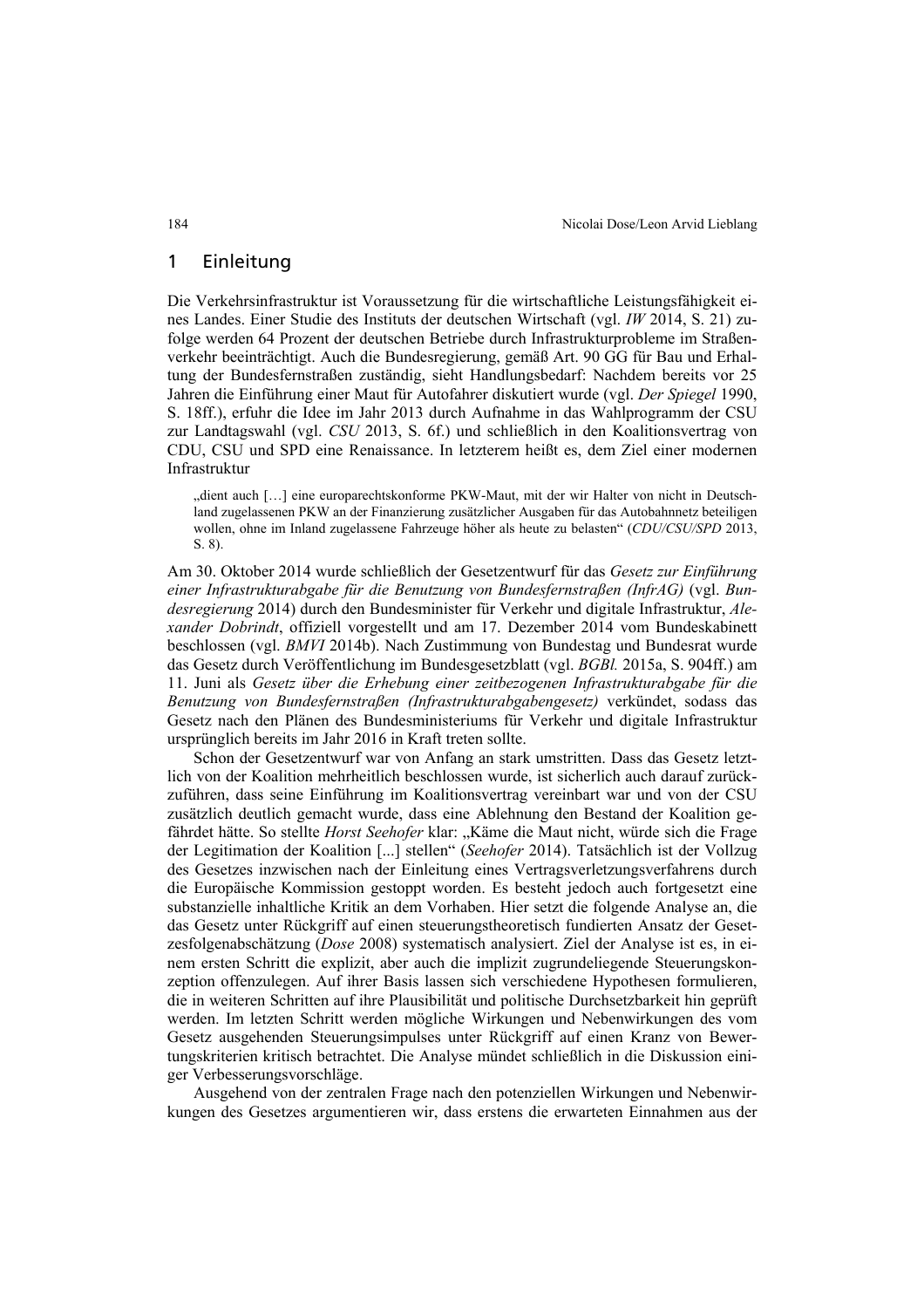### **Abhandlungen**

# *Linda Jochheim/Jörg Bogumil/Rolf G. Heinze*

# Hochschulräte als neues Steuerungsinstrument von Universitäten? Eine empirische Analyse ihrer Wirkungsweise

#### **Zusammenfassung**

Hochschulräte sollen als Akteure der Außensteuerung zum einen zur Professionalisierung der Entscheidungs- und Leitungsstrukturen von Universitäten beitragen und zum anderen die Funktion einer Kontroll- und Aufsichtsinstanz wahrnehmen. Der vorliegende Beitrag analysiert die Steuerungswirkung von Hochschulräten im Zeitvergleich. Als Ergebnis lässt sich festhalten, dass die Hochschulräte ihre Funktionen als Kontrollinstanz gegenüber Rektoraten nicht in dem Ausmaß wahrnehmen (können oder wollen), wie die Unterstützung von Universitätsleitungen beim Prozess der Profilbildung. Rektoren und Hochschulratsmitglieder sehen die wesentliche Funktion von Hochschulräten im Ziel der Gewinnung externen Sachverstands, der Hilfestellung bei der Entwicklung strategischer Ziele und der Stärkung der Reformfähigkeit der Universitäten.

*Schlagworte:* Hochschulorganisation, Hochschulreform, Hochschulräte, Governance, New Public Management

#### **Abstract**

*University Councils as protagonists of external control: An empirical analysis of their effectiveness*  On the one hand the university councils as protagonists of external control should add professionalizing on decision-making and leadership structures and on the other hand the university councils should function in a role of control and supervision authority. This article deals with the analysis of the impact of steering effects over time. The result of this analysis shows that university councils do not (or are not able or willing to) function as a supervisory authority for the rectorate in that extent in which they support the rectorate in the process of profile formation. Rectorates and university council members regard the essential role of university councils as retriever of external expertise, supporter in the development of strategic objectives and partner for the strengthening of the ability of reform.

*Key words:* Higher education system, higher education reform, university councils, governance, New Public Management

### Einleitung

Die Einführung von Hochschulräten ist eine der sichtbarsten Veränderungen der am Public Management orientierten Universitätsreformen in Deutschland. Die Besonderheit der Hochschulräte ist darin zu sehen, dass sich ihre Mitglieder nicht nur aus Reihen der Statusgruppen der Universitäten rekrutieren, sondern sich teilweise oder vollständig aus hochschulexternen Persönlichkeiten aus Wirtschaft und Gesellschaft zusammensetzen. Diese hochschulexternen Persönlichkeiten sollen nicht als Vertreter von gesellschaftlichen Interessengruppen fungieren, sondern Einzelpersönlichkeiten sein. Hochschulräte